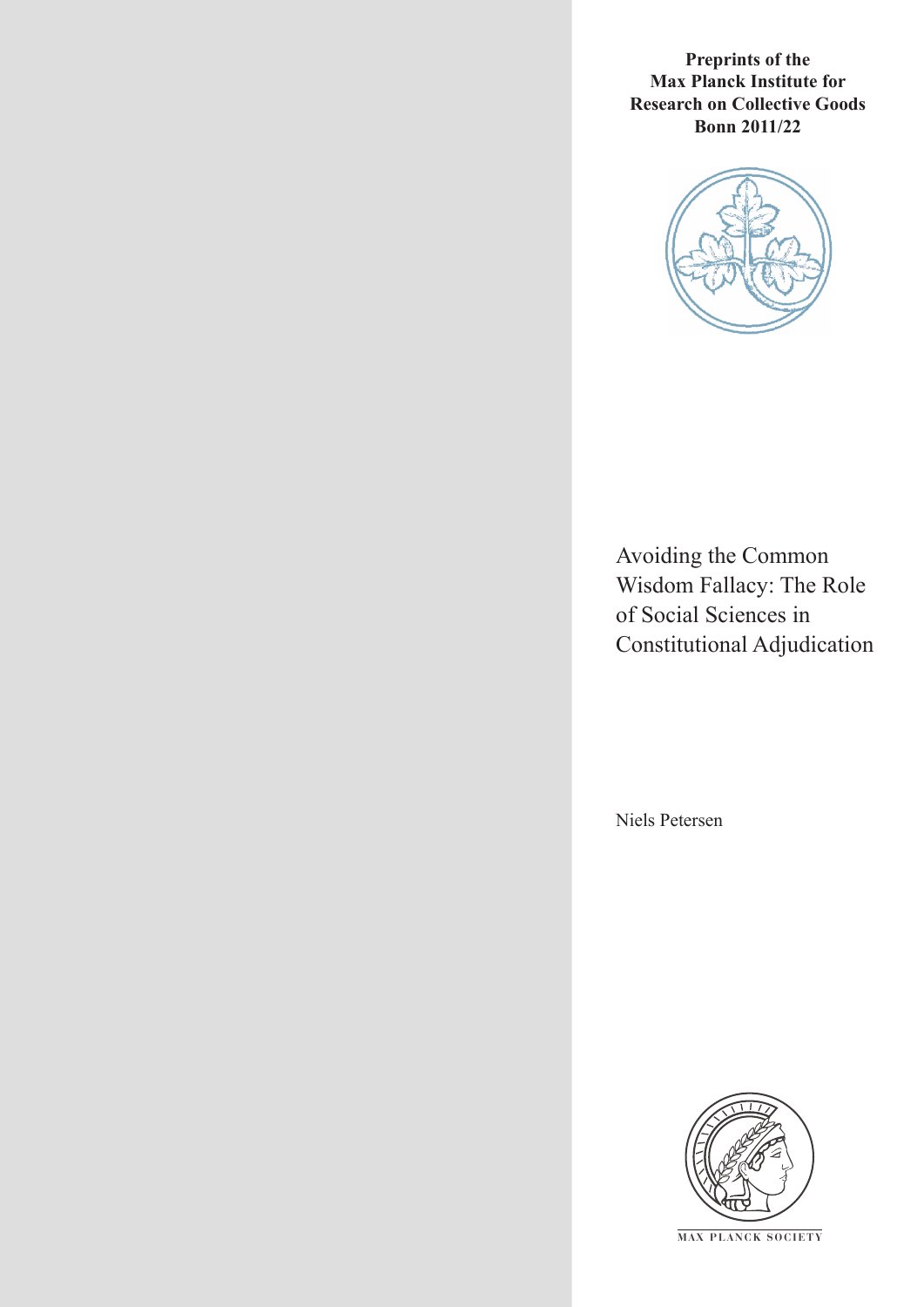

# **Avoiding the Common Wisdom Fallacy: The Role of Social Sciences in Constitutional Adjudication**

Niels Petersen

September 2011

Max Planck Institute for Research on Collective Goods, Kurt-Schumacher-Str. 10, D-53113 Bonn http://www.coll.mpg.de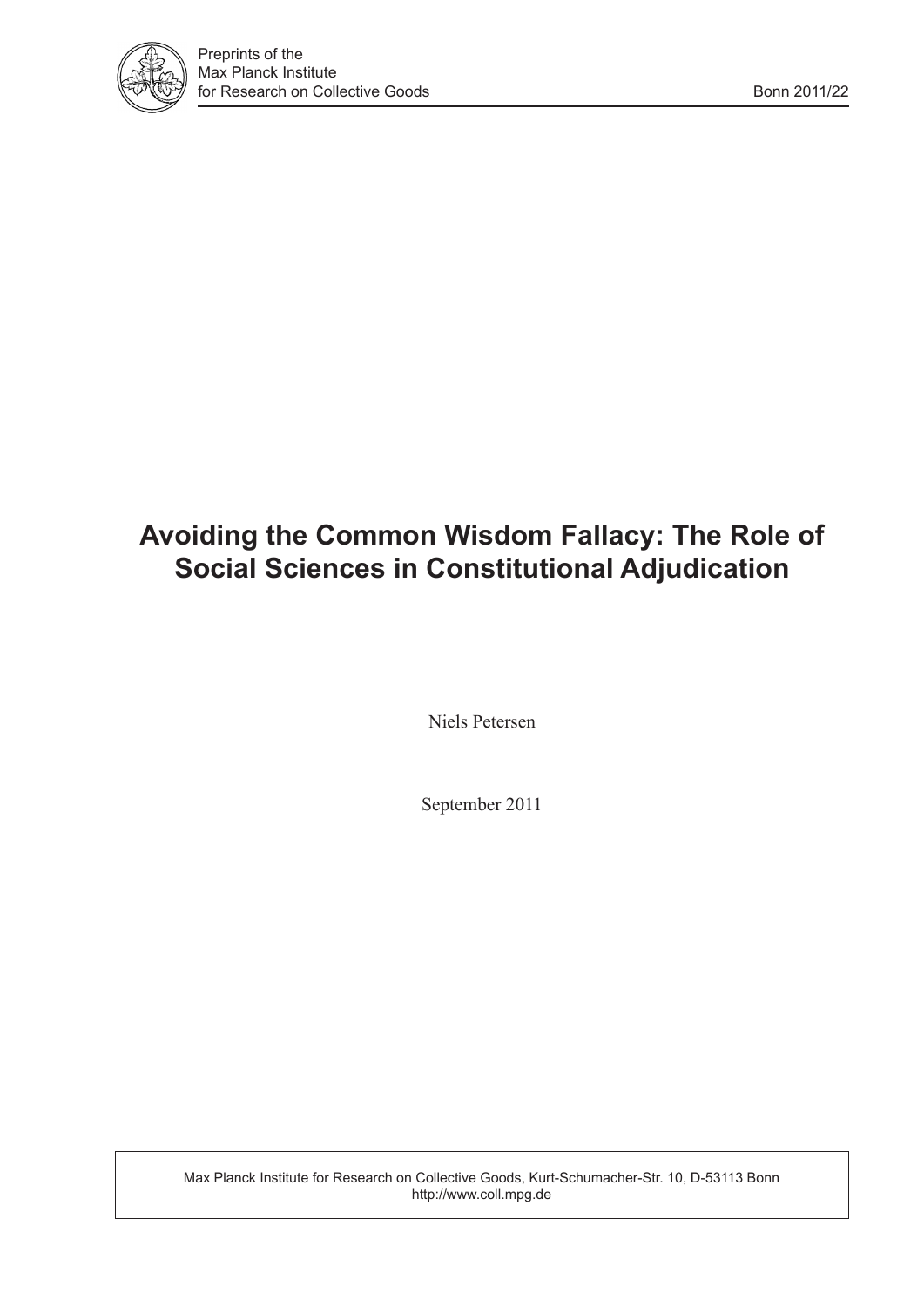# **Avoiding the Common Wisdom Fallacy: The Role of Social Sciences in Constitutional Adjudication**

**Niels Petersen**<sup>∗</sup>

#### **Abstract**

More than one hundred years ago, the U.S. Supreme Court started to refer to social science evidence in its judgments. However, this has not resonated with many constitutional courts outside the United States, in particular in continental Europe. This contribution has a twofold aim. First, it tries to show that legal reasoning in constitutional law is often based on empirical assumptions so that there is a strong need for the use of social sciences. However, constitutional courts often lack the necessary expertise to deal with empirical questions. Therefore, I will discuss three potential strategies to make use of social science evidence. Judges can interpret social facts on their own, they can afford a margin of appreciation to the legislator, or they can defer the question to social science experts. It will be argued that none of these strategies is satisfactory so that courts will have to employ a combination of different strategies. In order to illustrate the argument, I will discuss decisions of different jurisdictions, including the United States, Canada, Germany and South Africa.

*Keywords:* constitutional law, comparative law, Canada, Germany, South Africa, social sciences, empiricism, proportionality, uncertainty, margin of appreciation

<sup>∗</sup> Dr. iur. (Frankfurt), M.A. (Columbia), Senior Research Fellow at the Max Planck Institute for Research on Collective Goods, Bonn. I am grateful to Christoph Engel, Yoan Hermstrüwer, Stefan Kadelbach and Emanuel Towfigh for valuable comments and advice.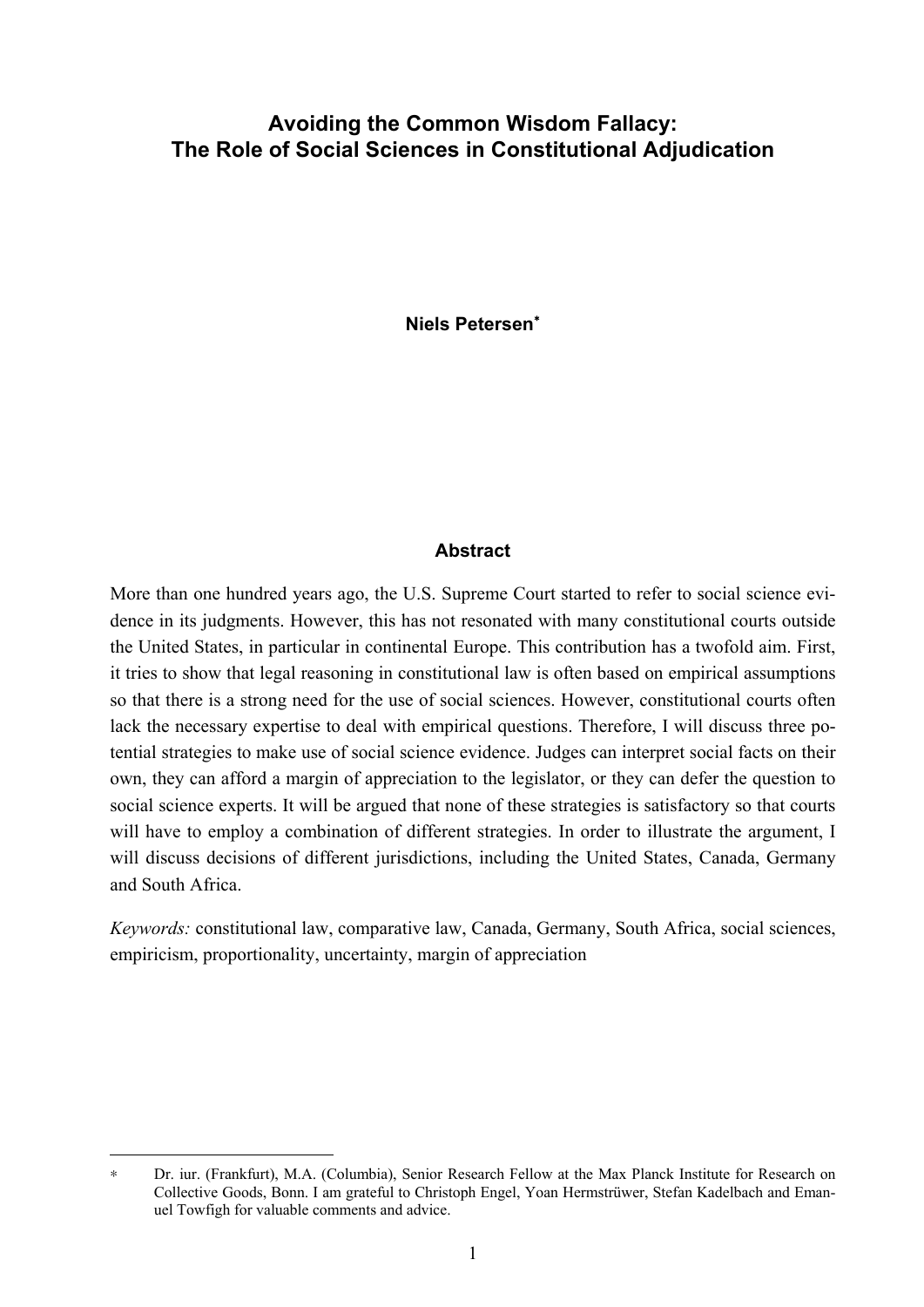# **I. Introduction**

The discussion on the role of social sciences in constitutional adjudication has a long history. More than one hundred years ago, the U.S. Supreme Court acknowledged that social science evidence can play a significant role in the interpretation of the constitution.<sup>1</sup> In *Muller v. Oregon*, the Court had to decide whether labor regulation for the protection of women violated the due process clause of the Fourteenth Amendment of the U.S. Constitution.<sup>2</sup> It based its argument on social science evidence showing that women were in need of labor protection and concluded that the legislature had a rational basis for enacting the statute. Nearly half a century later, the Supreme Court used social science evidence at the heart of another groundbreaking decision. In *Brown v. Board of Education*, the Court used psychological evidence to establish that the racial segregation of schools caused psychological harm to black students and thus violated the Equal Protection Clause of the Fourteenth Amendment.<sup>3</sup>

However, this long history of the use of social science evidence in U.S. constitutional law has not resonated with many other constitutional courts. In particular in continental constitutional adjudication, social science approaches play a marginal role. Although economic thinking has some influence on the scholarship in private or antitrust law on the European continent, $4$  the same development cannot be observed in the realm of constitutional law.<sup>5</sup> There are probably two principal reasons for this observation. On the one hand, the most popular social science approach in legal scholarship is the economic analysis of law. This economic analysis is often based on micro-economic theory, which deals with the interaction of individuals. Constitutional law often deals with societal phenomena that are considerably broader and for which the toolkit of micro-economic theory often does not fit.

On the other hand, there is a strict separation between the *is* and the *ought* in legal argumentation. Legal scholarship is mainly concerned with the normative, the world of what ought to be. Therefore, there is a widespread fear that reference to social science approaches carries a hidden normative agenda, which prefers consequentialist over deontological reasoning. However, both concerns are not justified. While it is true that constitutional legal reasoning is not purely consequentialist, it is not exclusively deontological either. This contribution will show that the structure of argumentation in constitutional law frequently has consequentialist elements. Normative arguments are often based on empirical assumptions that need clarification. Furthermore, social science approaches to the law are not limited to micro-economic theory. The constitutional law-

<sup>-</sup>1 On the history of the use of social sciences in the U.S. Supreme Court, see Paul L. Rosen, The Supreme Court and Social Science (1972).

<sup>2</sup> Muller v. Oregon, 208 U.S. 412 (1908).

<sup>3</sup> Brown v. Board of Education of Topeka, 347 U.S. 483 (1954).

<sup>4</sup> *See* Kristoffel Grechenig & Martin Gelter, *The Transatlantic Divergence in Legal Thought: American Law and Economics vs. German Doctrinalism*, 31 Hastings Int'l & Comp. L. Rev. 295 (2008) (acknowledging that economic thinking, though increasingly popular, has not yet reached the mainstream).

<sup>5</sup> For exceptions see, notably, Anne van Aaken, "Rational Choice" in Der Rechtswissenschaft. Zum Stellenwert Der Ökonomischen Theorie Im Recht (2003); Christoph Engel, *Herrschaftsausübung bei offener Wirklichkeitsdefinition*, *in* Das Proprium der Rechtswissenschaft 205 (Christoph Engel & Wolfgang Schön eds., 2007).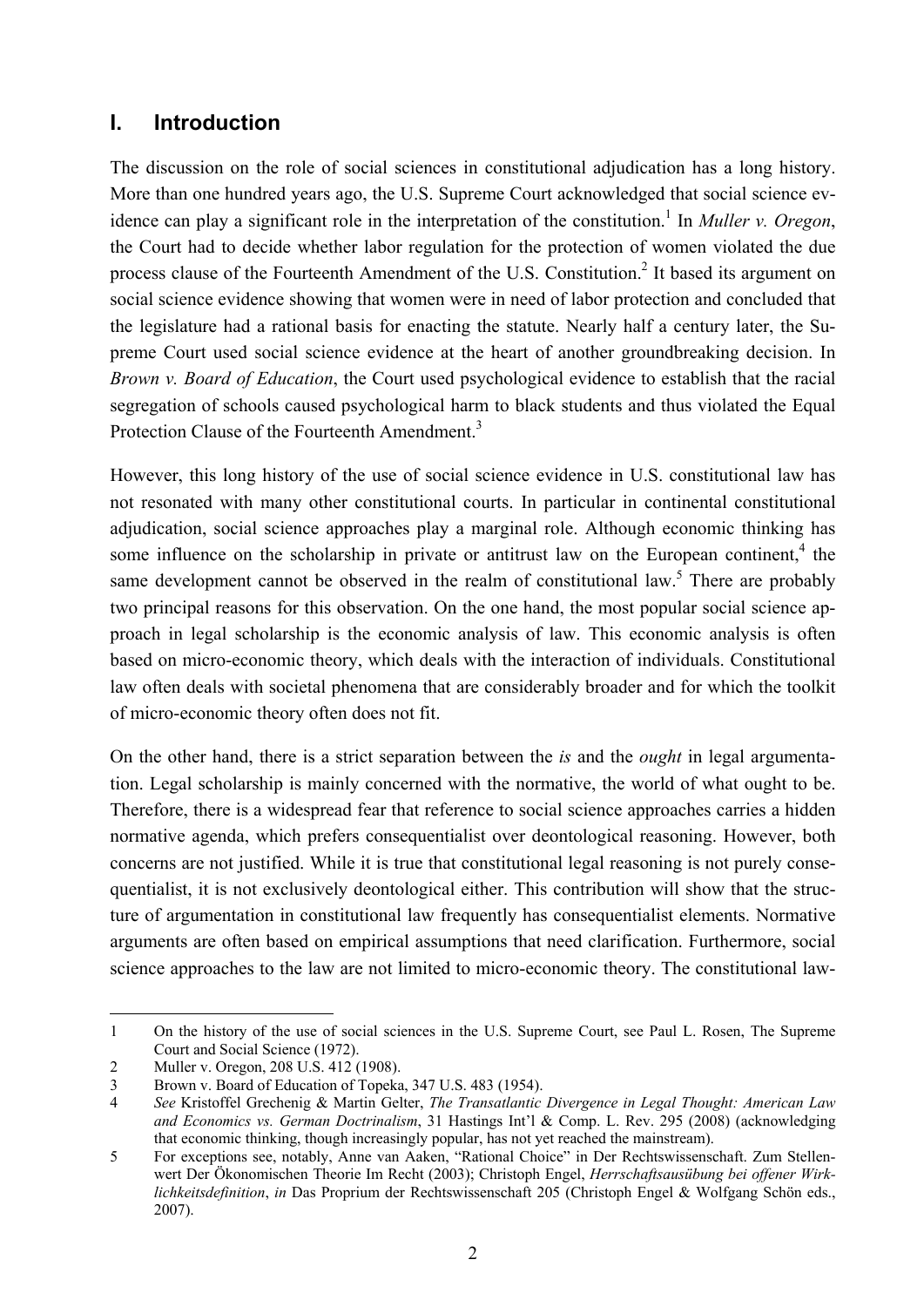yer may refer to political science, sociology, or cognitive and social psychology in order to illuminate the empirical assumptions of his normative models.

This contribution will draw on examples from four different jurisdictions in order to show the necessity, but also to highlight the difficulties of using social sciences in constitutional adjudication. I have chosen two jurisdictions, which are rather reluctant to deal with social sciences – Germany and South Africa –, as well as two, the Canadian and the US American, where the social science implications of constitutional decisions are commonly discussed and reflected. The argument of this contribution will be unfolded in two steps. The first part will demonstrate that normative arguments are often based on implicit empirical assumptions. It will illustrate that constitutional courts often avoid to second-guess these empirical assumptions, although they are indispensable elements of their argument. The second part will compare three different strategies of constitutional courts to deal with the empirical implications of their decisions: courts can concede a margin of appreciation to the legislator, they can defer the empirical questions of their decisions to expert witnesses, or they can answer the empirical questions themselves. However, it is argued that each of these strategies has serious shortcomings. Therefore, courts need to combine different strategies.

# **II. Empirical Considerations in Constitutional Adjudication**

## **1. Normative Judgments and Empirical Evaluations**

In principle, the realm of the *is* and the realm of the *ought* are strictly separate. On the one hand, lawyers and philosophers always warn of the danger of a natural fallacy.<sup>6</sup> Normative judgments cannot be deduced from merely factual observations. From the fact that power plays a significant role in the international relations between states, we cannot conclude that powerful states are always right in what they do just because they have the power to do so. On the other hand, there is also a normativist fallacy.<sup>7</sup> Only because a norm makes a specific prescription, we cannot automatically conclude that the world actually looks like the norm prescribes it to be.

However, even if we cannot draw conclusions from the *is* to the *ought* and from the *ought* to the *is*, this does not mean that both spheres are completely distinct. Rather, they are connected in different ways. First, normative categories shape the way in which we see reality. The identification of social phenomena often depends on our interpretation.<sup>8</sup> Our knowledge about the world is not only formed through experience, but also through the perspective from which we observe

<sup>6</sup> *Seminally* George Edward Moore, Principia Ethica (1959).

<sup>7</sup> On the danger of the normativist fallacy in legal scholarship, see Anne van Aaken, *Funktionale Rechtswissenschaftstheorie für die gesamte Rechtswissenschaft*, *in* Rechtswissenschaftstheorie 79, 88 (Matthias Jestaedt & Oliver Lepsius eds., 2008).

<sup>8</sup> *See* Clifford Geertz, *Thick Description: Toward an Interpretive Theory of Culture*, *in* The Interpretation of Cultures 3, 6 (Clifford Geertz ed., 1973) (giving an example of winks and twitches, which are, as movements, identical so that we need the context to identify their meaning).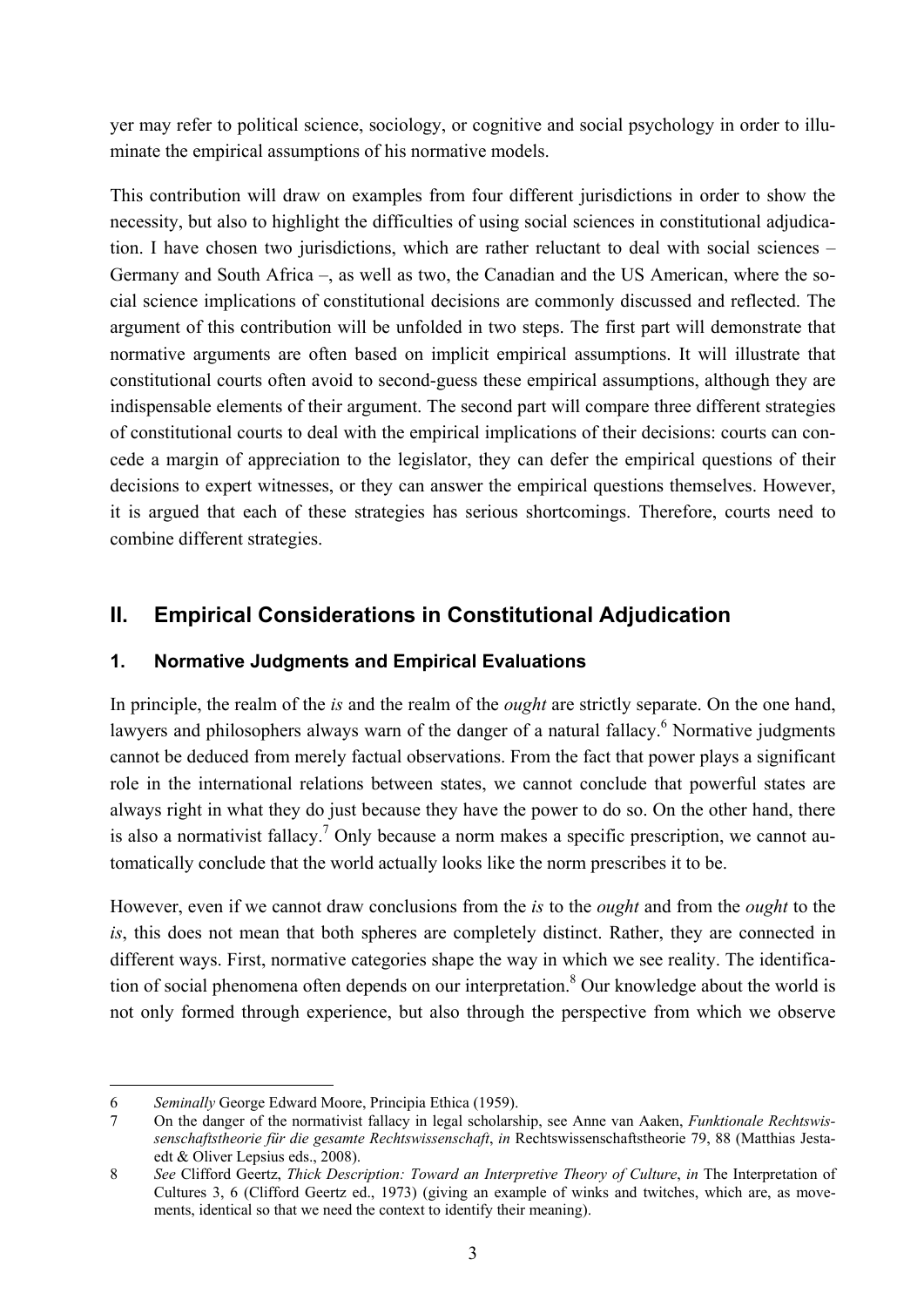reality.<sup>9</sup> And this perspective is often influenced by our normative beliefs. If a European who has never been exposed to baseball before in his life watches a ball game between the Yankees and the Red Sox, he will see people throwing a ball, other people trying to hit this ball and running in circles. However, the knowledge of the rules of the game will give a different meaning to what he sees. Furthermore, an intimate knowledge of pitching techniques and batting strategies will influence what he looks for while watching the game. Therefore, two people may watch the same Yankees vs. Red Sox game, but may observe completely different things.

Second, our normative beliefs are also shaped by our knowledge of the world. Making a normative choice between different options presupposes that we are aware of the available options. Furthermore, normative models are often based on empirical assumptions. Therefore, the practical conclusions of a normative argument may be misleading if the normative argument is based on unrealistic empirical assumptions. Let me illustrate this claim with an example. There seems to be agreement today that democracy is the best form of government that we know.<sup>10</sup> However, there is a vivid discussion in the political science literature on whether democracy has certain socio-economic preconditions, such as the level of economic development.<sup>11</sup> ethnic and religious homogeneity, $12$  or the cultural background<sup>13</sup>. If we advise the political reform process of a specific country, the answer to the question of socio-economic preconditions will determine whether we recommend an immediate introduction of competitive elections or some intermediate steps.

If we assume that there are certain necessary preconditions for democracy, this form of government loses (at least temporarily) its attraction if these preconditions are not met. Otherwise, we would draw conclusions from the normatively desirable to the state of the world – the identified normativist fallacy. Even if we assume that it is, in principle, possible to implement some form of democracy in every society, regardless of the socio-economic situation, the concrete institutional design that should be recommended will differ significantly depending on the factual sit-

<sup>-</sup>9 Hans-Georg Gadamer, Wahrheit Und Methode. Grundzüge Einer Philosophischen Hermeneutik 270-312 (1960); Charles Taylor, *Interpretation and the Sciences of Man*, 25 The Review of Metaphysics 3, 10-17 (1971).

<sup>10</sup> Armin von Bogdandy, *Globalization and Europe: How to Square Democracy, Globalization, and International Law*, 15 Eur. J. Int'l L. 885, 890 (2004).

<sup>11</sup> *Seminally* Seymour Martin Lipset, *Some Social Requisites of Democracy: Economic Development and Political Legitimacy*, 53 Am. Pol. Sc. Rev. 69 (1959). The question is discussed extremely controversially in the empirical literature, *see* Kenneth A. Bollen, *Political Democracy and the Timing of Development*, 44 Am. Soc. Rev. 572 (1979); Kenneth A. Bollen & Robert W. Jackman, *Economic and Noneconomic Determinants of Political Democracy in the 1960s*, 1 Res. Pol. Soc. 27 (1985); Larry Diamond, *Economic Development and Democracy Reconsidered*, *in* Reexamining Democracy. Essays in Honor of Seymour Martin Lipset 93 (Gary Marks & Larry Diamond eds., 1992); Robert J. Barro, *Democracy and Growth*, 1 J. Econ. Growth 1 (1996); John Benedict Londregan & Keith T. Poole, *Does High Income Promote Democracy?*, 49 World Politics 1 (1996); Robert J. Barro, *Determinants of Democracy*, 107 J. Pol. Econ. 158 (1999); Adam Przeworski, Michael E. Alvarez, José Antonio Cheibub & Fernando Limongi, Democracy and Development: Political Institutions and Well-Being in the World, 1950-1990 (2000); Carles Boix & Susan C. Stokes, *Endogenous Democratization*, 55 World Politics 517 (2003); Daron Acemoglu & James A. Robinson, Economic Origins of Dictatorship and Democracy (2006); David L. Epstein *et al.*, *Democratic Transitions*, 50 Am. J. Pol. Sc. 551 (2006).

<sup>12</sup> *See* John Stuart Mill, Considerations on Representative Government (1861).

<sup>13</sup> This is, e.g., the hypothesis of Samuel P. Huntington, *The Clash of Civilizations?*, 72 Foreign Aff. 22 (1993).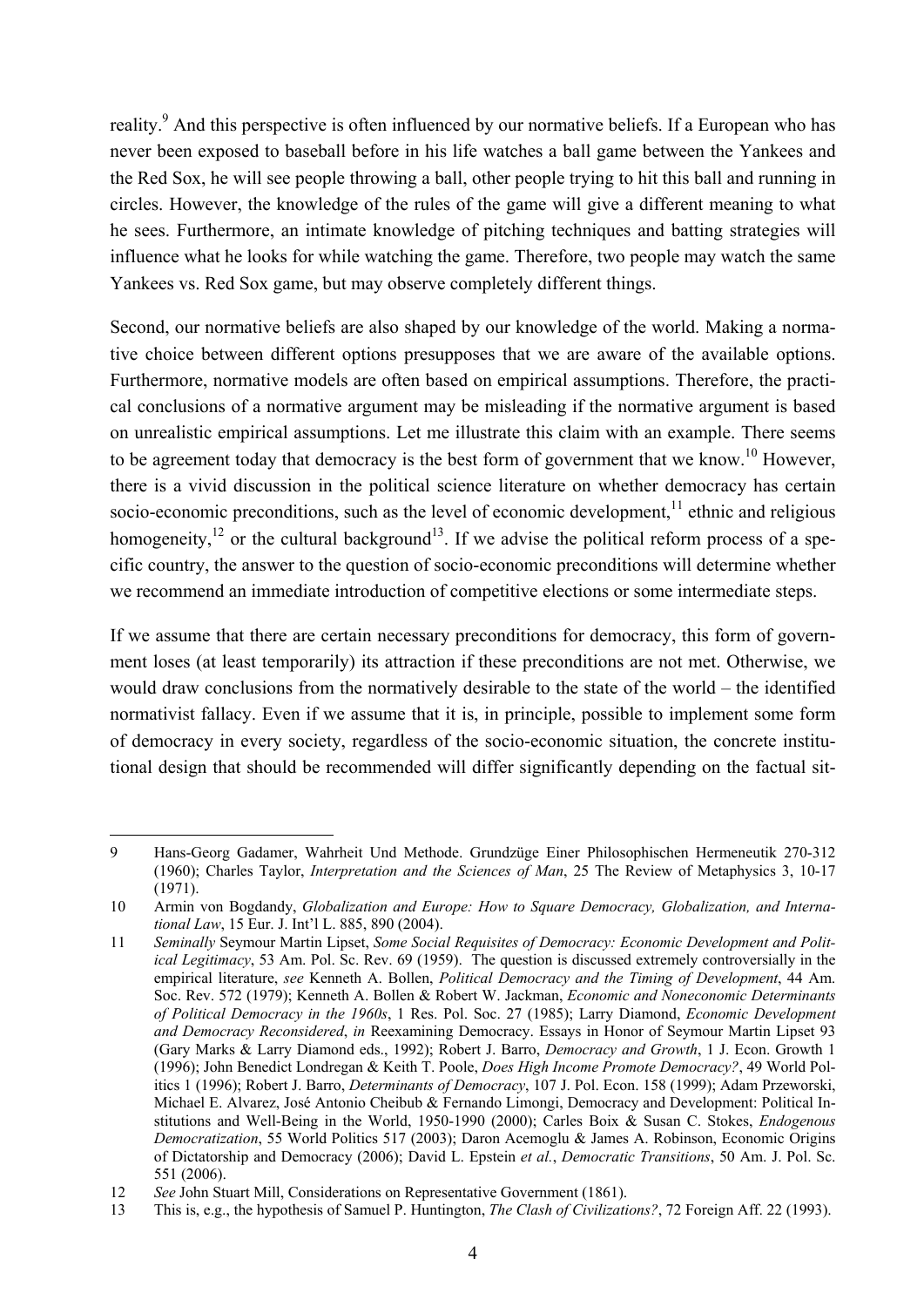uation. It will look different in a homogeneous nation state than in a segmented society<sup>14</sup> or in a supranational setting<sup>15</sup>.

## **2. Empirical Considerations in the Law**

These considerations cannot be transferred without modifications to the sphere of legal argumentation. Lawyers cannot disregard legal norms even if there is social science evidence that puts the appropriateness of the norm into question.<sup>16</sup> The German constitution stipulates in Art. 20 that Germany is a democratic state and that all sovereign power emanates from the people.<sup>17</sup> Even if we assumed that the necessary socio-economic preconditions for a stable democracy were lacking in Germany, the constitutional form of government would still only be a democratic one. The social science argument does not trump the legal norm.

But this does not mean that social science evidence is irrelevant for legal argumentation in constitutional law. We could only discard social science evidence as irrelevant if we could exclude consequentialist reasoning from legal argumentation. As soon as we consider consequences as an integral part of our legal argument, we need a social-science-based methodological toolbox to assess these consequences. There are three possible areas in which the consequential considerations may become part of constitutional law reasoning.

The first constellation is the application of equal protection clauses. If an equal protection clause not only covers direct, but also indirect discriminations, we necessarily have to consider the consequences of a potentially discriminating measure. Second, in individual rights adjudication, courts often have to resolve conflicts between competing values. If a measure restricts an individual right in order to promote a public good, courts often have to strike a balance between the two conflicting values. However, they cannot perform such an evaluation without considering the positive and negative consequences the measure has on individual right and public good. Finally, the language of constitutional provisions is often indeterminate. One popular way of determining the scope of constitutional norms is teleological or functionalist reasoning. However, teleological and functionalist arguments both look at the effects or consequences that a specific interpretation has so that we – again – have to recur to methods of empirical assessment. This section will illustrate this point by analyzing cases of constitutional jurisprudence for each of these three categories. However, before we look at these illustrations, we have to deal with a fundamental objection to consequentialist reasoning in constitutional law.

<sup>-</sup>14 *See*, e.g., Arend Lijphart, Democracy in Plural Societies (1977).

<sup>15</sup> *See* Joseph H.H. Weiler, Ulrich Haltern & Franz C. Mayer, *European Democracy and Its Critique*, 18 W. Eur. Pol. 4 (1995); Fritz W. Scharpf, Governing in Europe: Effective and Democratic? (1999); Niels Petersen, *The Democracy Concept of the European Union - Coherent Constitutional Principle or Prosaic Declaration of Intent?*, *in* The Unity of the European Constitution 97 (Philipp Dann & Michal Rynkowski eds., 2006).

<sup>16</sup> Christoph Möllers, Gewaltengliederung – Legitimation Und Dogmatik Im Nationalen Und Internationalen Rechtsvergleich 37 (2005).

<sup>17</sup> Grundgesetz für die Bundesrepublik Deutschland, May 23, 1949, at art. 20 para. 1.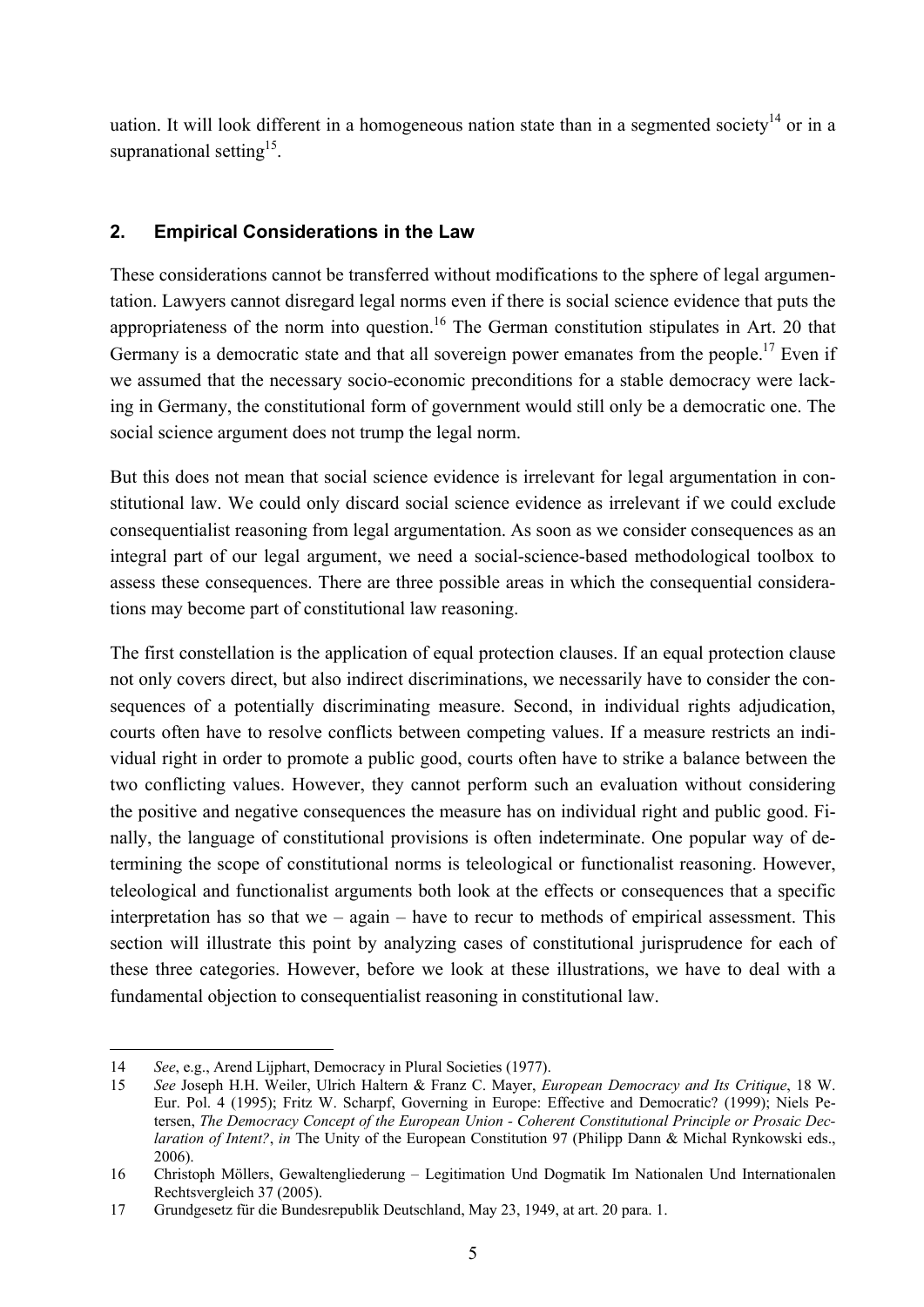#### *a. Consequentialist arguments and the deontological character of rights*

The consequentialist conception of constitutional law interpretation outlined above has been heavily criticized by two of the most important legal and political philosophers of the last century – Ronald Dworkin and Jürgen Habermas. Their critique focuses in particular on the reasoning in the individual rights context. Habermas, who has the narrower conception of the two, claims that individual rights have a deontological character, so that they cannot be included in the costbenefit-analysis of balancing or proportionality tests.<sup>18</sup> Rights are only respected in their normative value if they are seen on a different level than competing public interests, while the use of balancing tests puts both sides on the same level.<sup>19</sup> Therefore, he follows Dworkin in perceiving rights as trumps and to resolve conflicts not by means of a proportionality test, but through interpretation of the respective right. $^{20}$ 

Such a conception would make a considerable difference for our argument. If we perceive constitutional principles as values *per se*, not just as means to attain underlying ends, teleological interpretation of these principles becomes impossible because we lack a specific *telos*. Considerations on the functioning of democracy under certain circumstances become irrelevant in such a conception because the maintenance of democracy would be a value as such, not a means for promoting some form of good governance. However, such a conception begs the question of why specific norms should be protected in such a strong manner. Even constitutional norms need justification if they should not just be a matter of belief or ideology. Then, it seems implausible only to consider this justification for the draft of the norm, but not for its interpretation.

With regard to proportionality, a purely deontological conception of rights would make the justification of infringements of individual rights for the purpose of the public good impossible. Conflicts between individual rights and the promotion of certain public goals would have to be resolved through the interpretation of the scope of the right. The ultimate goal of such a conception would be the attainment of consistency.<sup>21</sup> Conflicts between competing norms would then have to be resolved in the abstract in order to form a consistent system of constitutional norms.<sup>22</sup> However, in a complex, modern society, such an abstract hierarchization of values will be close to impossible  $^{23}$ 

For this reason, Dworkin attenuates his conception of absolute rights and acknowledges the need for some restriction. The most important ground for restricting an individual right is the protec-

<sup>-</sup>18 Jürgen Habermas, Between Facts and Norms: Contributions to a Discourse Theory of Law and Democracy 260 (1996) [Original: Faktizität und Geltung 316 (1992)]. *See also* Ronald Dworkin, Taking Rights Seriously 193 (1977) (arguing that "[t]he prospect of utilitarian gains cannot justify preventing a man from doing what he has a right to do").

<sup>19</sup> Habermas, *supra* note 18, at 259.

<sup>20</sup> *Id*., at 260.

<sup>21</sup> *Cf.* Ronald Dworkin, Law' Empire 225 (1986).

<sup>22</sup> Habermas, *supra* note 18, at 261.

<sup>23</sup> Mattias Kumm, *Liberale Gerechtigkeitstheorien und die Struktur der Grundrechte*, *in* Juristische Grundlagenforschung 218, 220 (Robert Alexy ed., 2005). *See also* Christoph Engel, *Inconsistency in the Law: In Search of a Balanced Norm*, *in* Is there Value in Inconsistency? 221, 230 (Christoph Engel & Lorraine Daston eds., 2006).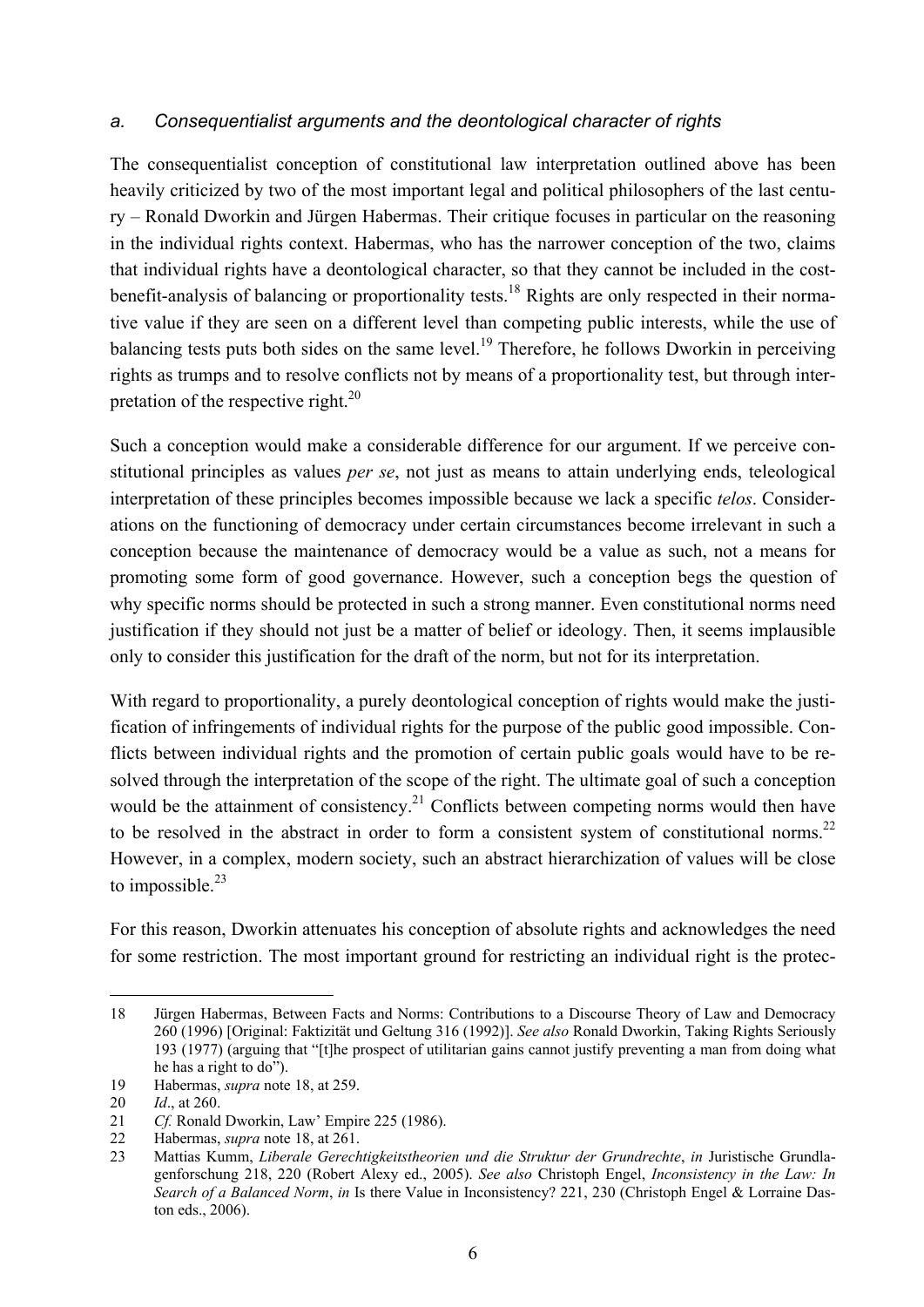tion of a competing right.<sup>24</sup> Furthermore, he acknowledges that there may be limitations for 'compelling reasons':25

"It cannot be an argument for curtailing a right, once granted, simply that society would pay a further price for extending it. There must be something more special about that further cost, or there must be some other feature of the case, that makes it sensible to say that although great social cost is warranted to protect the original right, this particular cost is not necessary."<sup>26</sup>

However, Dworkin cannot explain why rights should impose an additional cost on society independent of their content.<sup>27</sup> He mentions two reasons for his strong conception of individual rights: first, he refers to the Kantian idea of human dignity and argues that there "are ways of treating a man that are inconsistent with recognizing him as a full member of the human community".<sup>28</sup> However, the consequence of this reasoning would be that rights are not considered to be strong *per se*, but only to the extent to which they promote human dignity. Secondly, he maintains that rights convey political equality because they protect the weaker members of society.<sup>29</sup> But this may not necessarily be the case, as there are some rights that equally protect the more privileged members of society. Again, this argument does not *per se* justify a strong conception of rights.

Consequently, there is no compelling moral reason to make the protection of rights costly independent of their content. The reason can only be a formal one. The protection of rights is costly because the society agreed on making it costly. It is thus their adoption in the legal form that attributes them their strong status.<sup>30</sup> However, this also means that a society is free to attribute a weaker status to individual rights. This is exactly what South Africa and Canada did when they included general limitation clauses into their constitutional rights catalogues. Other countries chose a more mixed approach, such as Germany, where some individual rights have an explicit limitation clause, while others can only be restricted in order to protect a competing right.<sup>31</sup> Therefore, a purely deontological conception of rights is neither supported by compelling moral reasons nor by the actual legal practice.

#### *b. Equal protection clauses and the assessment of effects*

The application and interpretation of equal protection clauses seems, *prima facie*, to be an exclusively normative exercise. Whether one group is treated differently than another can usually be identified by just reading the text of the norm. However, not every discrimination is automatical-

<sup>24</sup> Dworkin, *supra* note 18, at 193.

<sup>25</sup> *Id*., at 200.

<sup>26</sup> *Id*.

<sup>27</sup> François Du Bois, *Rights trumped? Balancing in constitutional adjudication*, 2004 Acta Juridica 155, 174  $(2004)$ .

<sup>28</sup> Dworkin, *supra* note 18, at 198.

<sup>29</sup> *Id*., at 198-99.

<sup>30</sup> Du Bois, *supra* note 27, at 176.

<sup>31</sup> Even in the United States, where there are no explicit limitation clauses for constitutional rights, the Supreme Court frequently allows for the restriction of individual rights, see Richard H. Pildes, *Why Rights Are Not Trumps: Social Meanings, Expressive Harms, and Constitutionalism*, 27 J. Legal Stud. 725, 729 (1998).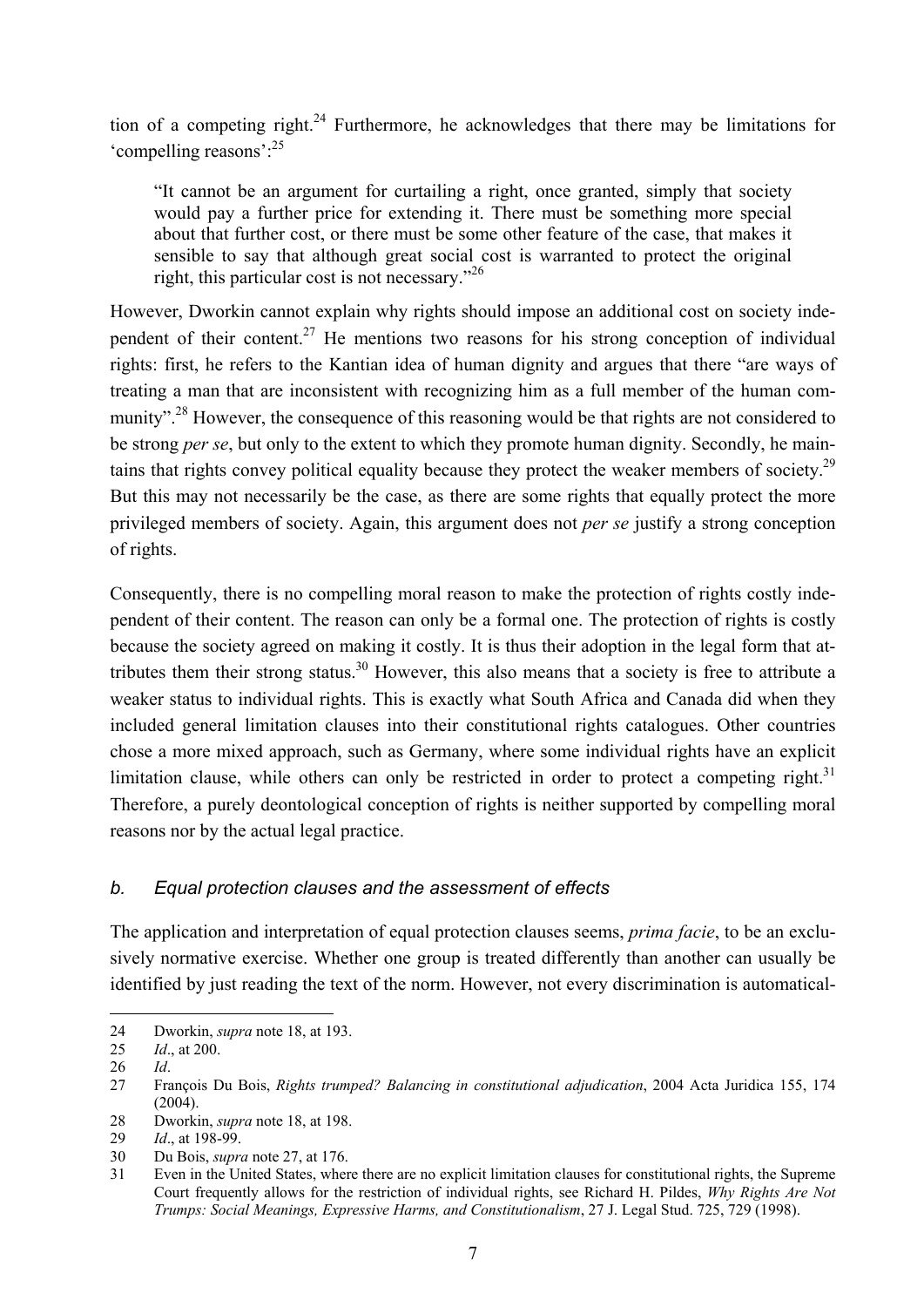ly illegitimate: legal norms necessarily discriminate by including certain people who fulfill specified characteristics into its scope while excluding others.<sup>32</sup> Discriminations are only problematic if the aim that is pursued by the discrimination is illegitimate. Some constitutions include an explicit list of reasons for discrimination, which can only be justified under exceptional circumstances. Art. 3 para. 3 of the German constitution, for instance, disallows discriminations on grounds of sex, race, language, origin, religion, or disabilities. In other jurisdictions, the Constitutional Courts have developed similar criteria. The U.S. Supreme Court, for example, applies a strict scrutiny test when the criterion of differentiation is race, alienage, national origin, or gen $der<sup>33</sup>$ 

Now, norms can discriminate according to illegitimate criteria in two ways. On the one hand, they can discriminate directly by making the problematic characteristic a criterion of distinction. On the other hand, they can discriminate indirectly. An indirect discrimination is a discrimination that is based on a 'neutral' criterion of distinction, but has a discriminatory effect by privileging or disadvantaging a certain ethnic group or a specific gender. The question of whether there is a discriminatory effect presupposes a normative distinction, but also includes an empirical assessment of the effect of the distinction on the two compared groups.

The most famous example in this respect is the already mentioned U.S. Supreme Court decision of *Brown v. Board of Education*. 34 In *Brown*, the Court had to decide about the constitutionality of segregated schools: did the fact that black and white pupils in some southern states had to visit different schools violate the equal protection clause of the fourteenth amendment? The most important precedent was the decision in *Plessy v. Ferguson*, in which the Supreme Court had decided that segregation did not violate the equal protection clause.<sup>35</sup> The Court had argued that whites and blacks were formally treated equally if the provided facilities were of equal quality – the famous 'separate but equal doctrine'.

In Brown, the Court found that there was formal equality, as black and white children were provided with equal facilities with regard to all factors.<sup>36</sup> Therefore, it turned "to the effect of segregation itself on public education".37 It found that segregation had a detrimental effect upon colored children because separation policies usually come with a stigma of inferiority that is attributed to one group, which also affected the motivation of children to learn.<sup>38</sup> In order to support its empirical argument, the Court referred to psychological literature on this issue.<sup>39</sup> The

<sup>32</sup> Winfried Brugger, Grundrechte und Verfassungsgerichtsbarkeit in den Vereinigten Staaten von Amerika 163 (1987).

<sup>33</sup> *See*, *e.g*., City of Cleburne, Texas v. Cleburne Living Center, Inc., 473 U.S. 432, 439-41 (1985)

<sup>34</sup> Brown v. Board of Education of Topeka, 347 U.S. 483 (1954).

<sup>35</sup> Plessy v. Ferguson, 163 U.S. 537 (1896).

<sup>36</sup> *Brown*, 347 U.S. at 492.

<sup>37</sup> *Id*.

<sup>38</sup> *Id*., at 494.

<sup>39</sup> *Id*.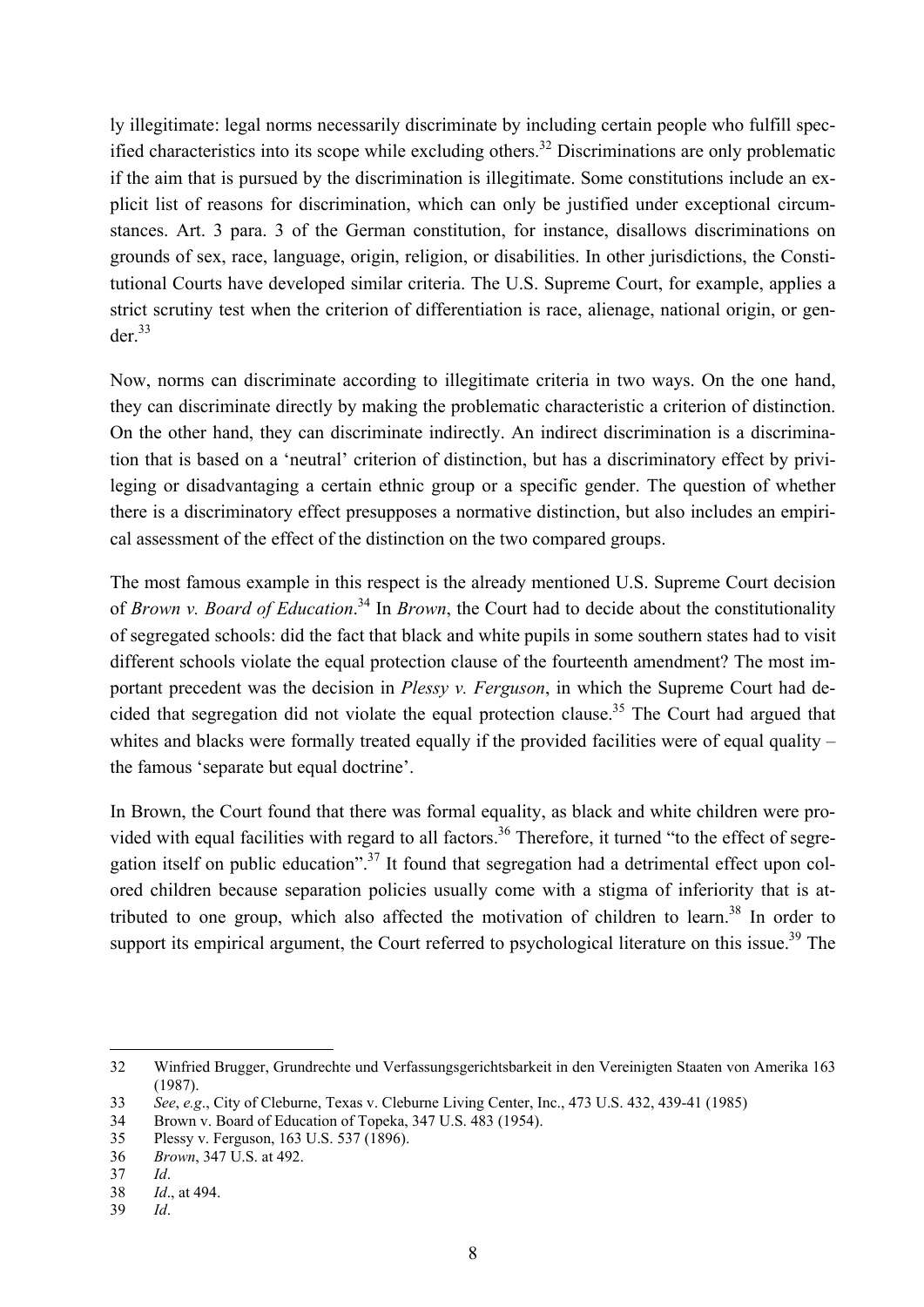case thus shows that courts often have to recur to the assessment of effects in order to decide discrimination cases  $40$ 

## *c. Proportionality and the balancing of competing values*

Many constitutional norms – namely the individual rights guarantees contained in constitutions – are not absolute. Many constitutions contain provisions that allow for a restriction of individual rights to promote public interest. Examples are Section 1 of the Canadian Charter of Rights and Freedoms, which stipulates that the rights set out in the Charter are "subject only to such reasonable limits prescribed by law as can be demonstrably justified in a free and democratic society",<sup>41</sup> or art. 36 of the South African Constitution, according to which

"rights in the Bill of Rights may be limited only in terms of law of general application to the extent that the limitation is reasonable and justifiable in an open and democratic society based on human dignity, equality and freedom<sup>".42</sup>

In such cases, courts are often asked to resolve conflicts between competing rights und collective goods. The most widely used test to solve such conflicts among constitutional courts is the proportionality principle.43 According to this principle, a restriction of an individual right is justified if it pursues a legitimate purpose, if there is a rational connection between the measure and the purpose, if there is no less restrictive, but equally effective alternative, and if the protection of the individual rights does not outweigh the promotion of the purpose of restriction.

The empirical implications of the proportionality test seem obvious.<sup>44</sup> Empirical considerations enter into each of the last three stages of the test. First, whether a specific measure promotes the purpose it is supposed to promote is, in principle, an empirical question. Second, the minimal impairment test compares the effects of different measures with each other. There is, of course, normative judgment involved when it comes to the question of whether a measure is more or less restrictive with regard to an individual right. However, this normative judgment presupposes an idea about the empirical effects of the compared measures.

<sup>-</sup>40 *But see* the critique of Ronald Dworkin, *Social Sciences and Constitutional Rights – the Consequences of Uncertainty*, 6 J.L. & Educ. 3, 4-5 (1977) (arguing that the Court did not need to base its argument on a causal claim, but could have used interpretative social sciences instead).

<sup>41</sup> Canadian Charter of Rights and Freedoms, Part I of the Constitution Act, 1982, being schedule B to the Canada Act 1982, ch. 11 (U.K.).

<sup>42</sup> Constitution of the Republic of South Africa 1996.

<sup>43</sup> *See* Entscheidungen des Bundesverfassungsgerichts [BVerfGE] 7, 377 (F.R.G.); R v. Oakes, [1986] 1 S.C.R. 103 (Can.); Bank Hamizrahi Hameuchad v. Migdal, C.A. 6821/93, PD 49(4) 221 (1994) (Isr.); S v. Makwanyane and Mchunu (CCT3/94), 1995 (3) SA 391 (S. Afr.).

<sup>44</sup> Brun-Otto Bryde, *Tatsachenfeststellungen und soziale Wirklichkeit in der Rechtsprechung des Bundesverfassungsgerichts*, *in* Festschrift 50 Jahre Bundesverfassungsgericht, Band I 533, 555 (Peter Badura & Horst Dreier eds., 2001); Christoph Engel, *Das legitime Ziel als Element des Übermaßverbots*, *in* Gemeinwohl in Deutschland, Europa und der Welt 103, 113 (Winfried Brugger, Stephan Kirste & Michael Anderheiden eds., 2002); Mark Elliott, *Proportionality and Deference: The Importance of a Structured Approach*, *in* Effective Judicial Review: A Cornerstone of Good Governance 264, 270 (Christopher Forsyth, Mark Elliott, Swati Jhaveri, Michael Ramsden & Anne Scully-Hill eds., 2010). *See also* Indra Spiecker gen. Döhmann, Staatliche Entscheidungen Unter Unsicherheit at ch. 4, part III (forthcoming 2011) (manuscript on file with the author).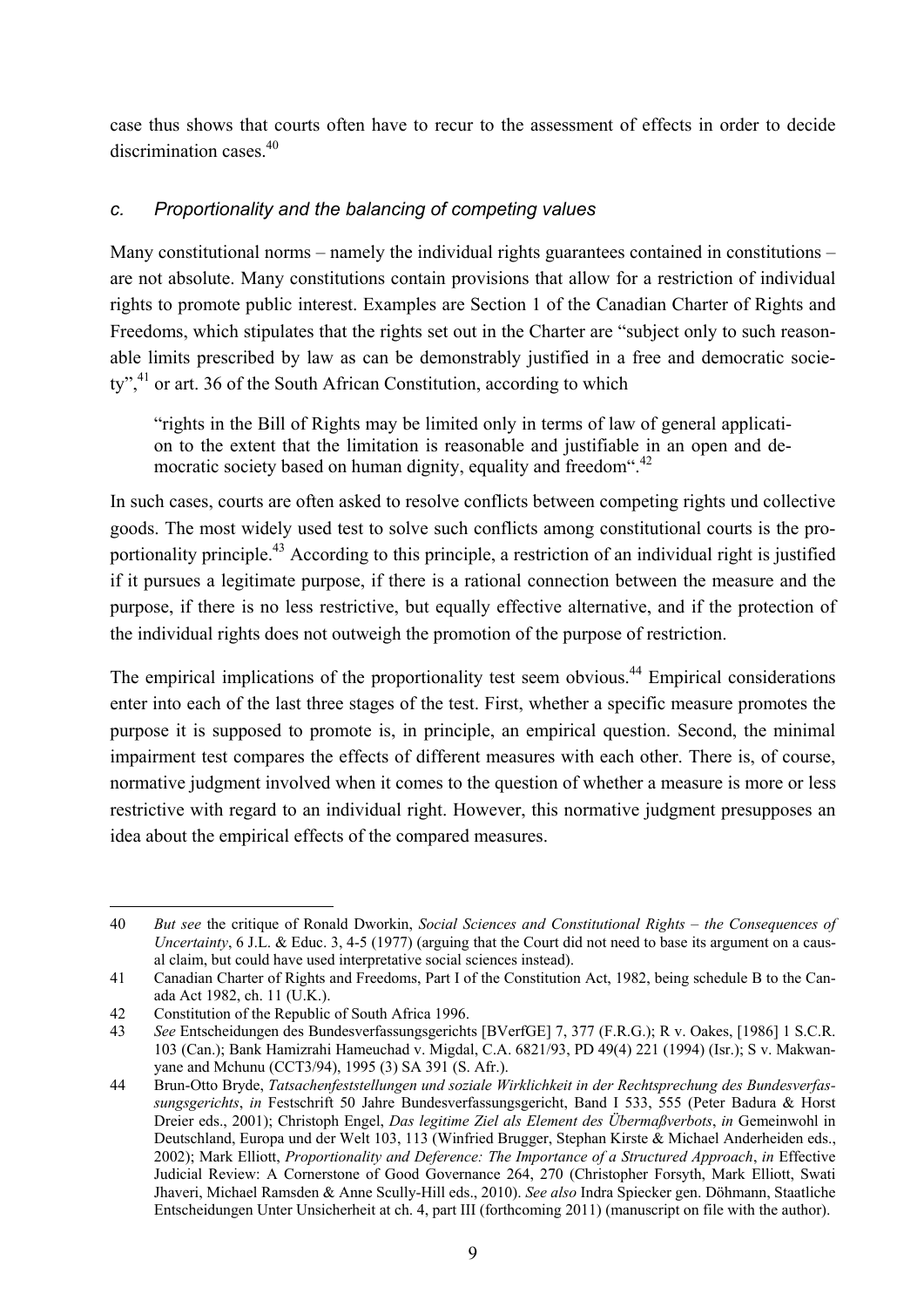Finally, the balancing at the last stage of the test also has crucial factual implications. Certainly, balancing primarily involves a normative evaluation of preferences of competing values. However, judges applying the proportionality test do not have to rank conflicting interests in the abstract. Rather, the balancing depends on the circumstances of each individual case. These are, in particular, the extent to which the measure in question restricts the individual right at one side of the balance and the degree to which it promotes the public interest at the other side. Both of these aspects are, at least in part, matters of fact that are informed by empirical evidence.

Two cases – one of the Canadian Supreme Court and one of the Constitutional Court of South Africa – may illustrate the empirical implications of the proportionality principle. In one of the first cases after its establishment, *S v. Makwanyane*, the Constitutional Court of South Africa had to decide on the constitutionality of the death penalty.<sup>45</sup> The Court found that the death penalty interfered with the prohibition of cruel, inhumane, or degrading treatment and the right to life. The key question of the judgment was whether this interference could be justified under the general limitation clause of the South African Constitution.

In his judgment, President Chaskalson identified two principal goals of the death penalty – deterrence and retribution.<sup>46</sup> He then balanced these two goals against the rights of the potential death row candidates. The result of this balancing depends, in part, also on empirical considerations. It will make a difference in our normative judgment whether the death penalty is significantly more effective in deterring crime than long prison sentences. Chaskalson found that there is no evidence that the death penalty is a greater deterrent than imprisonment.<sup>47</sup> Moreover, retribution alone could not outweigh the right to life and to humane treatment of the death row candidate. For this reason, the Court held that the death sentence was unconstitutional.

A second example for the importance of empirical considerations in the application of the proportionality principle is the judgment of the Canadian Supreme Court in *Harper v. Canada*. 48 In *Harper*, the Court had to decide about a law limiting third-party election advertising expenses. As it restricted the opportunity for private persons to declare their political opinion publicly in the context of elections, the law was found to be in conflict with the freedom of expression guaranteed by section 2 (b) of the Canadian Charter. The question was whether this limitation could be justified under section 1 of the Charter. For this test, the Canadian Supreme Court applied the proportionality principle.

The purpose of the spending limitation was to guarantee electoral fairness. The legislator wanted to prevent rich people from having more influence on the political debate and thus, presumably, also on the election outcome. The crucial question discussed among the judges of the case was an empirical one: to what extent does election advertising – and thus wealth – have an influence on the election results? The minority contended that there was no conclusive evidence that limit-

<sup>45</sup> *See* Makwanyane, *supra* note 43.

<sup>46</sup> *See id*., at ¶ 116-31.

<sup>47</sup> *Id*., at ¶ 127.

<sup>48</sup> Harper v. Canada (Attorney General), [2004] 1 S.C.R. 827.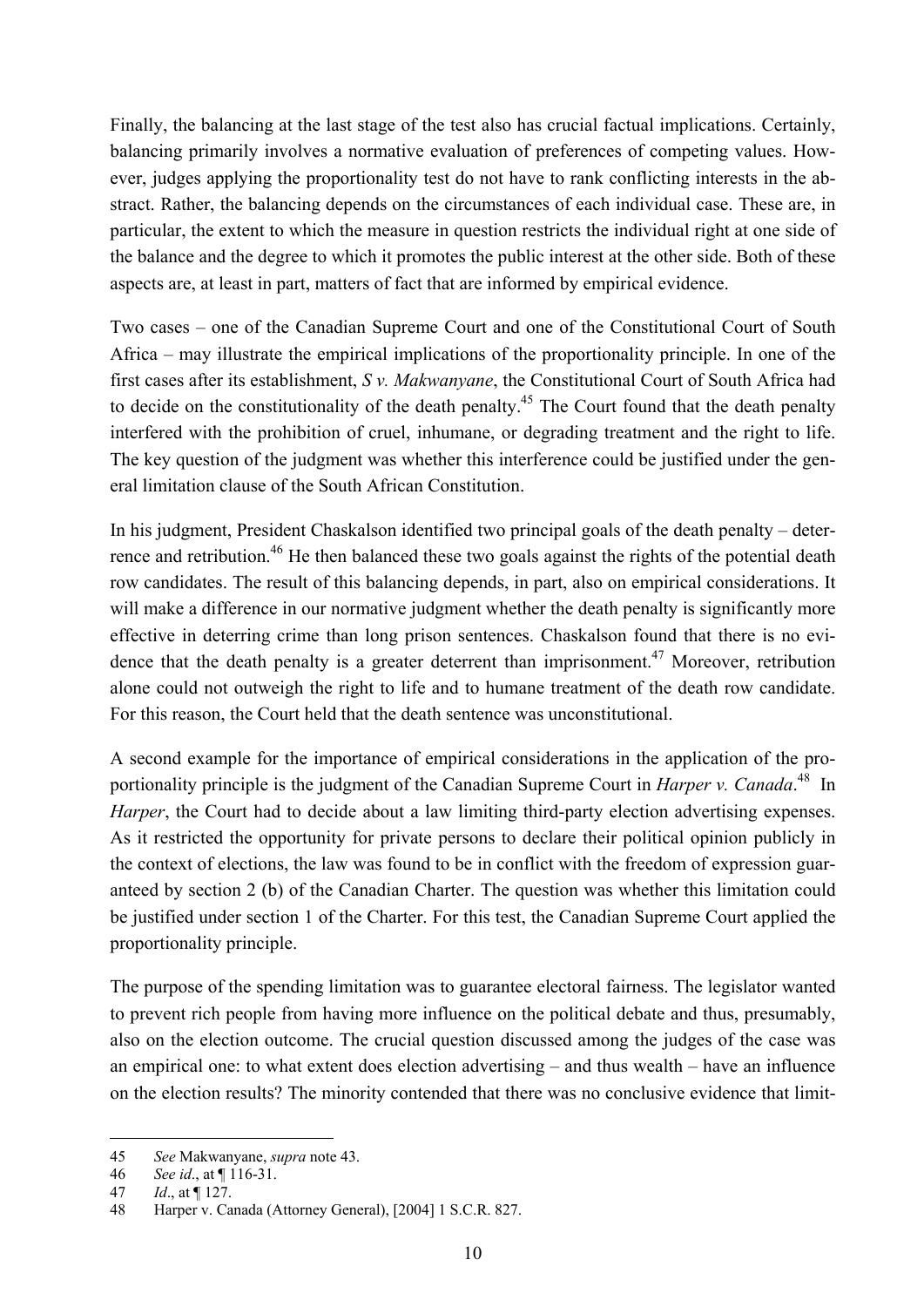less spending on election advertising could distort the election process.<sup>49</sup> As it was thus unclear whether the law in question could adequately serve its purpose, namely protecting the fairness of the electoral process, the minority argued that protection of the freedom of political expression outweighed the goal of the spending limitations.<sup>50</sup>

In contrast, the majority emphasized that wealth was the main obstacle to equal participation in the political debate.<sup>51</sup> They acknowledged that it was almost impossible to measure electoral unfairness and its consequences scientifically.<sup>52</sup> However, they found that it was the task of the parliament to deal with this empirical uncertainty because "the electoral system [...] reflects a political choice, the details of which are better left to parliament."53 The debate in *Harper*, therefore, illustrates two important aspects. On the one hand, it underlines the importance of empirical considerations for constitutional judgments and for decisions guided by the principle of proportionality. On the other hand, it shows that the question of how to deal with empirical uncertainty is crucial. Majority and minority both agreed on that there was scarce evidence on the effect of spending on electoral advertising on election results. However, they disagreed about how to evaluate this empirical uncertainty. We will get back to this question in the second part of this paper.

## *d. The indeterminacy of open-textured constitutional provisions*

The philosophy of Immanuel Kant teaches us that legal decisions cannot exclusively be derived from abstract legal concepts by the mere exercise of logical deduction.<sup>54</sup> This is particularly valid for the often open-textured provisions of constitutions. In our world, we often observe phenomena of different shades and grades, of more or less. Legal concepts are, in contrast, often categorical. They require us to make a binary decision of yes or no, legal or illegal. The text of the norm often does not help us to determine a cut-off point.

In our democracy example, there is not only one single institutional design of government that can be qualified as a democracy. Instead, there may be democracies of different shades and grades. Some forms of government are clearly democratic, while we can exclude others without much difficulty from the concept of democracy. However, there may be many forms in between, where the question of whether such a form of government can be qualified as democratic or not will be controversially discussed.<sup>55</sup> In such situations, constitutional courts often recur to teleological or functionalist ways of interpretation in order to specify the abstract legal concepts of the constitution. But this teleological reasoning does not differ to a great extent from the general

<sup>-</sup>49 *Id*., at ¶ 34 (McLachlin C.J. and Major J. in part dissenting).

<sup>50</sup> *Id*., at ¶ 35.

<sup>51</sup> *Id*., at ¶ 62 (Bastarache J.).

<sup>52</sup> *Id*., at ¶ 79.

<sup>53</sup> *Id*., at ¶ 87.

<sup>54</sup> Immanuel Kant, Critique of Pure Reason 106-113 (John Miller Dow Meiklejohn trans., Colonial Press 1900) (1781) [German: Kritik der reinen Vernunft A 130-147 (Wissenschaftliche Buchgesellschaft Darmstadt 1983) (1781)].

<sup>55</sup> On the gradual nature of democracy see Giovanni Sartori, The Theory of Democracy Revisited 184-185 (1987).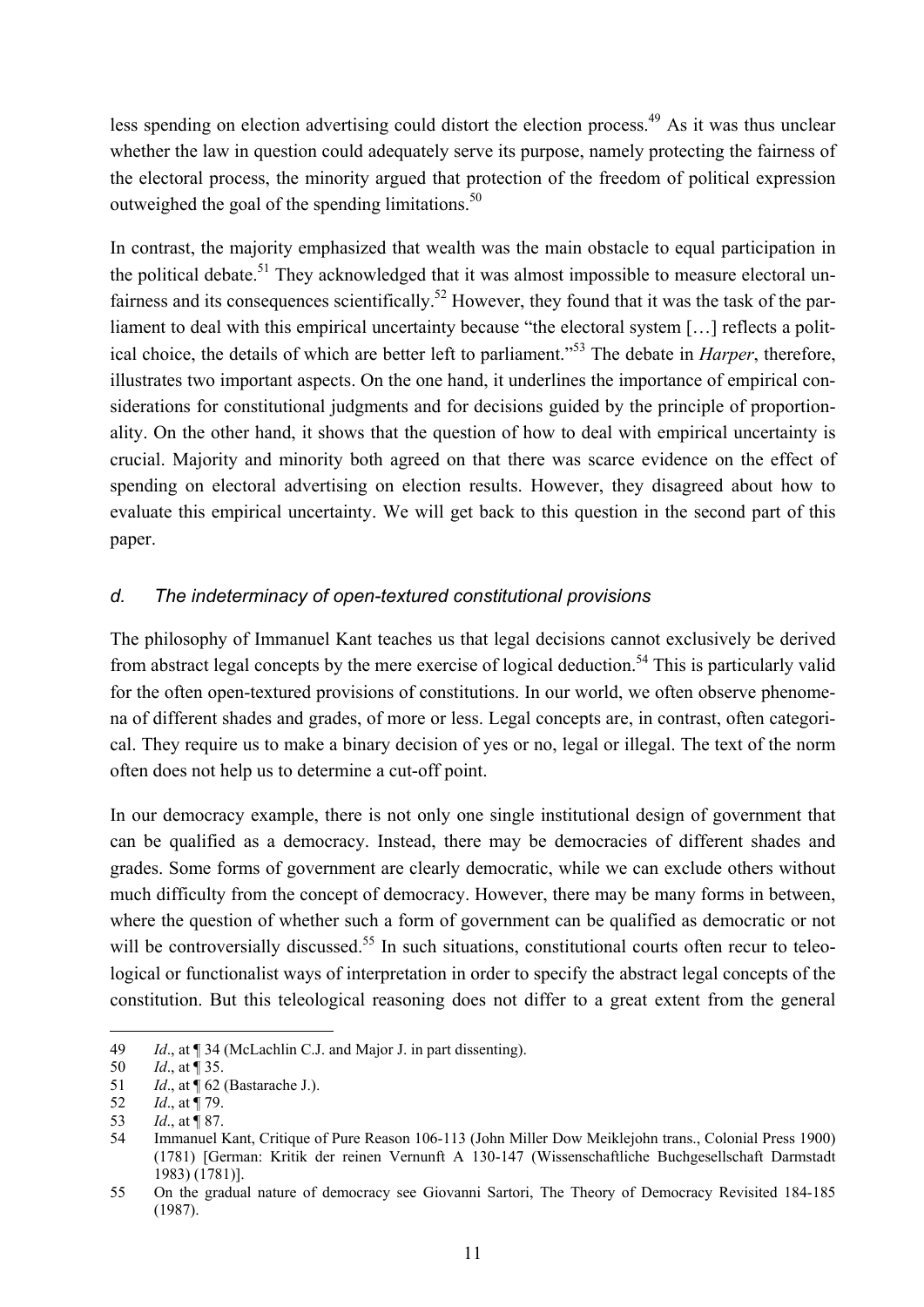normative reasoning of the previous section, so that empirical assumptions often play a crucial role in this respect.<sup>56</sup>

One recent case from the German constitutional court may illustrate this point. In the *Lisbon* judgment, the Court had to decide about the constitutionality of the Lisbon treaty changing the institutional structure of the European Union and transferring certain competencies from the member states to the EU institutions.<sup>57</sup> The question was whether the treaty violated the principle of democracy of the German constitution, according to which all sovereign power emanates from the people. The applicants argued that the European institutions do not possess sufficient democratic legitimacy and that the exercise of sovereign power by the EU thus violated their right to vote.

Although the Constitutional Court held that the Lisbon treaty did not violate the German constitution, it imposed certain limits on the future transfer of sovereign power to the European Union. It identified certain areas of competence, which have to remain with the nation state in order to respect the democracy principle.<sup>58</sup> What is interesting with respect to our analysis is the reasoning of the Court. The argument is purely deductive as if the court derived its decision exclusively from the relevant constitutional norms. The Court argued that public debate was one of the crucial and constitutive elements of democracy.<sup>59</sup> However, according to the judgment, public debate of political issues is to a great extent linked to "patterns of identification related to the nation-state, language, history, and culture".<sup>60</sup> Therefore, the *Bundesverfassungsgericht* draws the conclusion that the exercise of the identified core competencies of the nation state by a supranational organization like the European Union would lead to a structural democracy deficit.<sup>61</sup>

The two premises on which the judgment bases its main conclusion are both empirical assumptions. For the first assumption that democracy is dependent on public debate, the Court offers at least a plausible common-sense argument. Public debate is necessary to evaluate the political output of government and parliament and to hold the relevant political actors accountable.<sup>62</sup> More problematic is the second assumption. The Court supposes that public debate is necessarily linked to the nation state. $^{63}$  Furthermore, it implicitly assumes that political actors on the European level can only be held accountable if there is a uniform public debate in the whole of Europe. However, it does not substantiate this point. In the judgment, we only find the assertion that the compellingly national character of public debate "cannot be overlooked".<sup>64</sup> The Court

<sup>56</sup> Christoph Engel, *The Difficult Reception of Rigorous Descriptive Social Science in the Law*, *in* Who Owns Knowledge? – Knowledge and the Law 169, 192 (Nico Stehr  $\&$  Bernd Weiler eds., 2008).

<sup>57</sup> Bundesverfassungsgericht [BVerfG] [Constitutional Court] June 30, 2009, 123 Entscheidungen des Bundesverfassungsgerichts 267 (F.R.G.). English translation at http://www.bundesverfassungsgericht.de.

<sup>58</sup> On this 'innovation' of the judgment, see Daniel Halberstam & Christoph Möllers, *The German Constitutional Court says "Ja zu Deutschland!"*, 10 German L.J. 1241, 1250 (2009).

<sup>59</sup> BVerfG, *supra* note 57, at ¶ 250.

<sup>60</sup> *Id*., at ¶ 251.

<sup>61</sup> *Id*., at ¶ 254.

<sup>62</sup> *Id*., at ¶ 268.

<sup>63</sup> This argument goes back to Dieter Grimm, *Does Europe Need a Constitution?*, 1 Eur. L.J. 282, 292-297 (1995).

<sup>64</sup> BVerfG, *supra* note 57, at ¶ 251.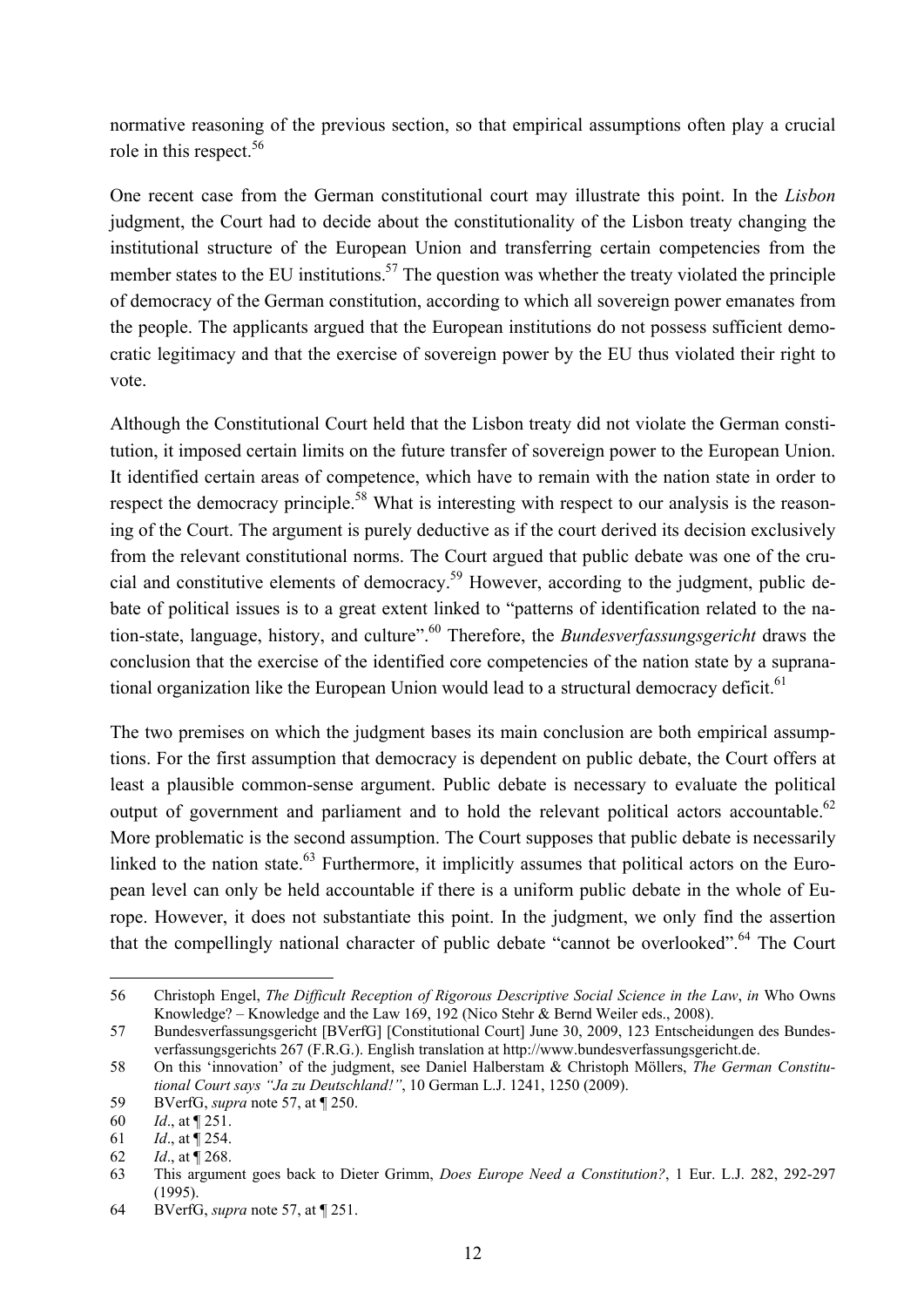seems to assume that the empirical assumption is intuitively plausible because we search in vain for at least traces of an argument.<sup>65</sup> However, intuition cannot replace an argument – in particular if the underlying empirical question is as controversially debated as the one the Court refers to.

# **III. Possible Strategies to deal with Empirical Questions**

Judges are no social scientists. They are usually trained in normative reasoning and (con-) textual interpretation, but not necessarily in the technique of making causal inferences or interpreting social phenomena. Nevertheless, there are three potential ways in which constitutional courts can deal with the empirical questions underlying their normative reasoning. First, they can reserve the evaluation of empirical questions to their own judgment, relying either on their intuition or on available social science evidence. This strategy has, in particular, been followed by the German Constitutional Court.<sup>66</sup> However, this approach has certain disadvantages. As judges are, most often, not trained in empirical research, they may not be aware of its potential pitfalls. I will demonstrate this analyzing a recent decision of the *Bundesverfassungsgericht* on the smoking ban in bars and restaurants.

The remaining two approaches are deferential ones. On the one hand, courts can grant a margin of appreciation for evaluating social facts to the legislator. This seems to be the preferred strategy of the Canadian Supreme Court. However, this approach is also problematic because it is difficult to determine the limits of the legislative margin of appreciation. We will look at a few decisions of the Canadian court in order to illustrate this point. On the other hand, courts can also defer the assessment of empirical questions to expert witnesses. However, even in these cases, judges have to be aware not to draw wrong inferences from the expert opinions.

# **1. Judicial Expertise and the Common Wisdom Fallacy**

-

In continental legal systems, the evaluation and interpretation of social facts is often perceived to be part of the judicial domain. The Lisbon case of the German Constitutional Court already indicated that continental judges often base their normative judgments on their intuition about social and societal interrelations. If the basis for this intuition is not revealed, disagreement about the interpretation of social facts may quickly turn into a war of competing beliefs and ideologies. However, even if judgments refer to scientific evidence, on which they base their decisions, the judges should be aware of what they are doing. As most judges lack training in social sciences,

<sup>65</sup> *Cf.* Bryde, *supra* note 44, 560 (critically referring to this kind of strategy as construction of an image of reality guided by normative considerations). This is not only a problem of the German Constitutional Court. For a similar strategy of the U.S. Supreme Court concerning psychological evidence on the effectiveness of jury decision-making, *see* J. Alexander Tanford, *The Limits of a Scientific Jurisprudence: The Supreme Court and Psychology*, 66 Ind. L.J. 137, 144 (1990).

<sup>66</sup> *See* Oliver Lepsius, *Sozialwissenschaften im Verfassungsrecht – Amerika als Vorbild?*, 60 Juristenzeitung 1, 4 (2005).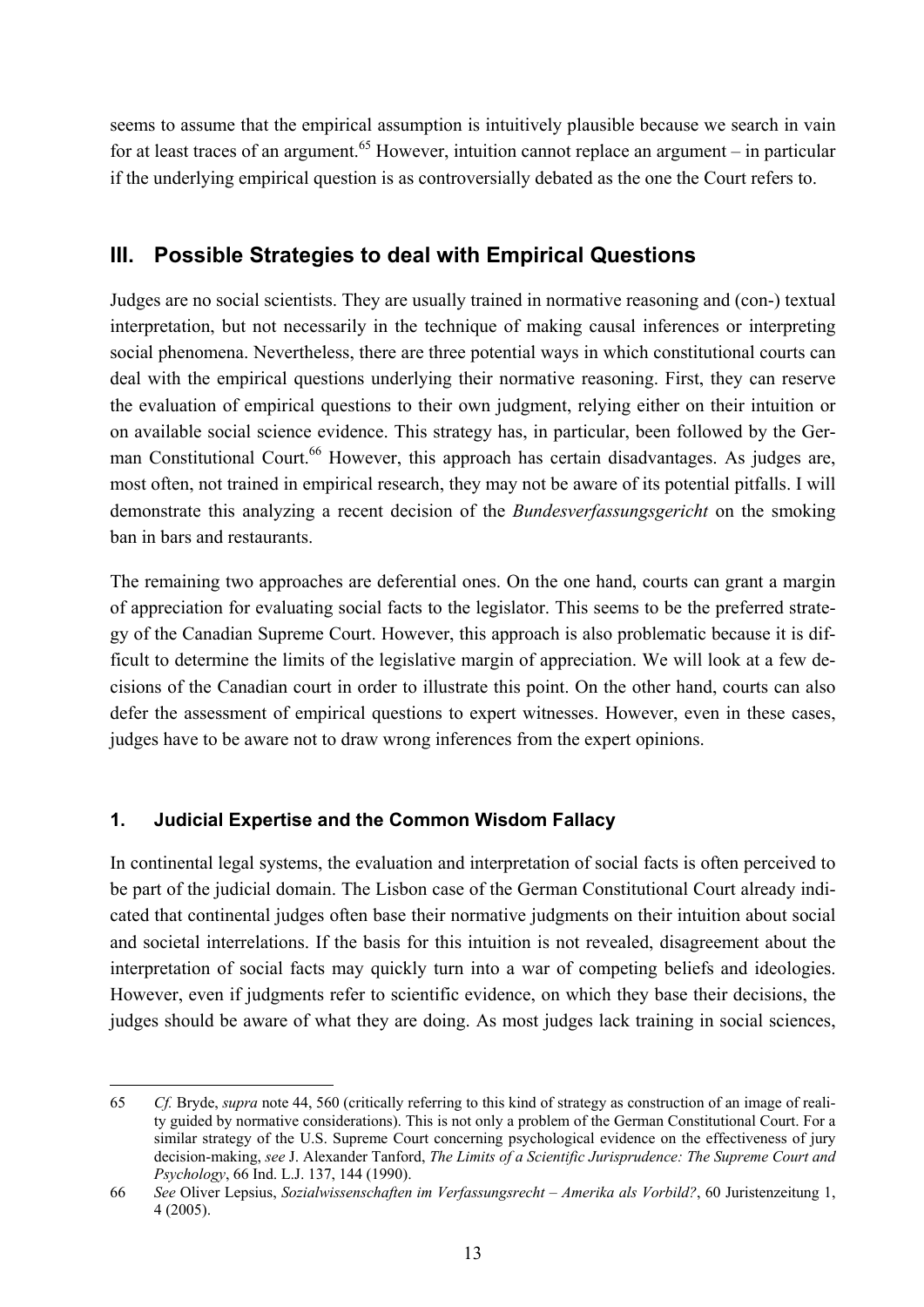they may not be adequately equipped against the potential pitfalls of social science research. A recent case of the German Constitutional Court may illustrate this point.

In the smoking ban case, the *Bundesverfassungsgericht* had to decide about the constitutionality of smoking ban laws that had been enacted by the German states (*Länder*) Berlin and Baden-Württemberg.<sup>67</sup> These laws basically prohibited smoking in restaurants, bars, and nightclubs, with a few exceptions. The owners of some of these establishments took action against these bans because they feared a massive reduction of revenues and thus believed that the prohibitions violated their freedom of profession. According to the German Constitution, every German citizen has the right freely to pursue his or her profession.<sup>68</sup> The smoking ban laws restrict this constitutional guarantee because they imposed limits on the kind of services the owners of these businesses could offer.<sup>69</sup> The key question of the judgment was thus whether this restriction could be justified under the limitation clause of the provision.

The core of the analysis of limitation clauses in the individual rights jurisprudence of the German Constitutional Court is usually the last step of the proportionality test – the balancing of the pursued public good against the infringed individual right.<sup>70</sup> In the smoking ban case, the court thus had to weigh the protection of the health of the passive smokers against the professional freedom of the owners of the bars and the restaurants. This balancing requires an idea about the empirical effects of the enacted law. To what extent does the smoking ban protect the health of the passive smokers? Is smoke a mere nuisance or does it constitute a serious risk to long-term health? On the other side of the coin, the Court also had to consider the effects of the prohibition on the revenues in the gastronomic industry. The less serious the financial effects, the stronger the case for the defense of the statute.

With respect to health protection, the Court referred to medical expert opinions in order to see whether the legislator had based the statute on a sufficient factual basis.<sup>71</sup> Although the Court acknowledges that there is some scientific uncertainty with regard to the extent of the negative effect of passive smoking on health, the Court attributes a margin of appreciation to the legislator to give the benefit of the doubt to the decision of the elected legislator.<sup>72</sup>

In contrast to the medical expertise on the health effects, the Court considers the evaluation of the social effects regarding the severity of the restriction of the freedom of profession to be in its own expertise. In principle, it based its opinion in this respect on a press release of the Federal Office for Statistics.73 Not all German states had introduced smoking ban laws at the same time.

<sup>-</sup>67 BVerfG, July 30, 2008, 121 BVerfGE 317 (F.R.G.).

<sup>68</sup> Grundgesetz, *supra* note 17, at art. 12.

<sup>69</sup> BVerfG, *supra* note 67, at 345.

<sup>70</sup> *See* Dieter Grimm, *Proportionality in Canadian and German Jurisprudence*, 57 U. Toronto L.J. 383, 393  $(2007)$ 

<sup>71</sup> BVerfG, *supra* note 67, at 352.

<sup>72</sup> *Id*., at 352-53. For a critique of the evaluation of the medical expertise, see Stefan Brink, *Tatsachengrundlagen verfassungsgerichtlicher Judikate*, *in* Linien der Rechtsprechung des Bundesverfassungsgerichts – erörtert von den wissenschaftlichen Mitarbeitern 3, 24-26 (Hartmut Rensen & Stefan Brink eds., 2009).

<sup>73</sup> *Cf.* Pressemitteilung des Statistischen Bundesamtes 207/08 (June 6, 2008).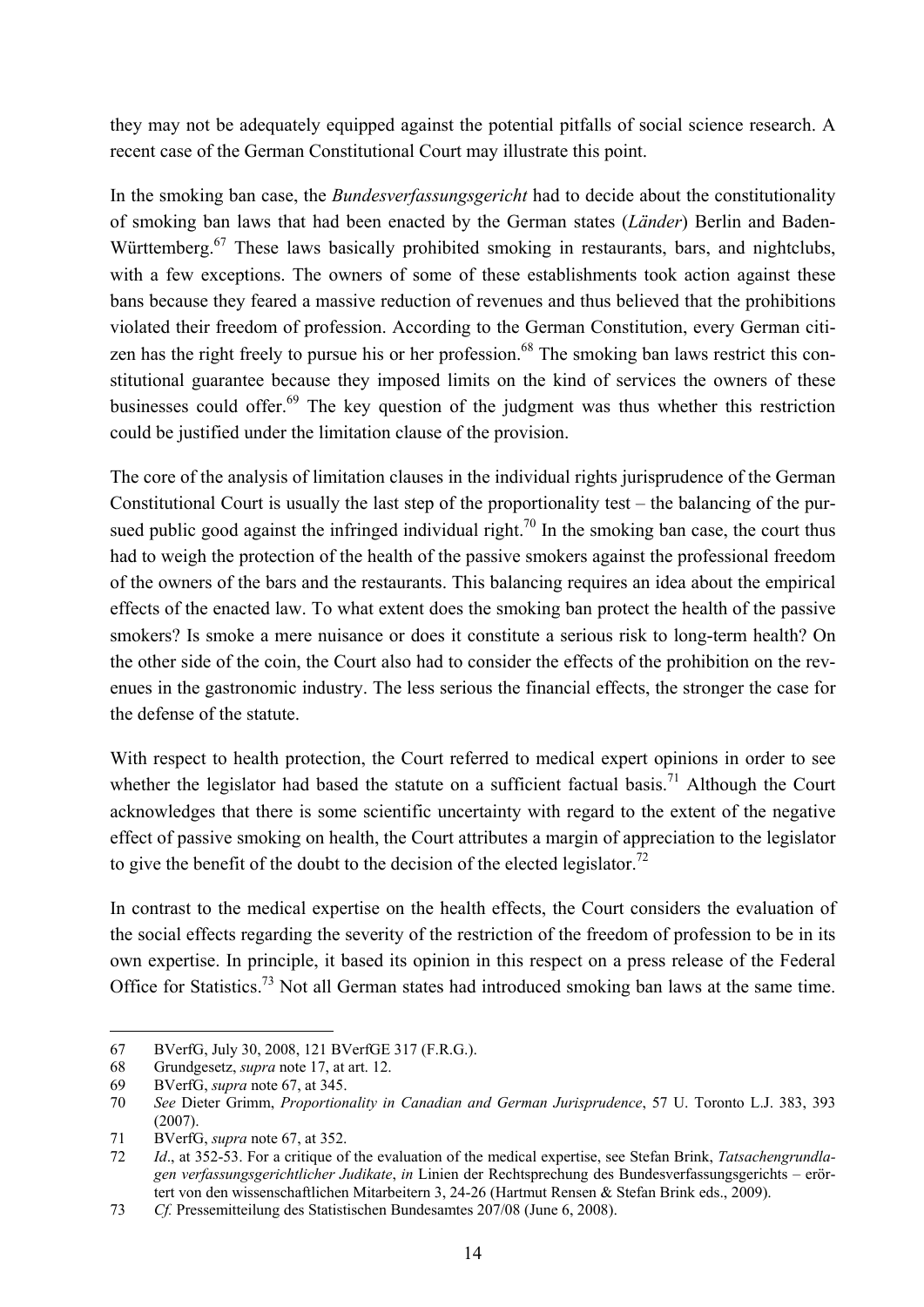The press release analyzed the development of the revenues in the states with smoking ban laws and those without smoking ban laws. It stated that there was a higher decrease in revenues in states with a smoking ban than in states without a smoking ban.<sup>74</sup> Because of this press release, the Constitutional Court came to the conclusion that the smoking ban had a negative causal effect on the revenue of the gastronomic industry.<sup>75</sup> which was one reason for finally striking down the smoking ban laws, declaring them unconstitutional.

However, this conclusion seems to be premature. There are several reasons why the revenue numbers could differ. The revenue development of the gastronomic industry is influenced by different factors, which are not necessarily the same in all states. The Court could thus not draw solid conclusions from the comparison without looking at whether the difference was statistically significant. If it was not, then the difference could very well be due to other factors not related to the introduction of the smoking ban. Such factors could be the weather or the general economic development in the specific state.

Unfortunately, it was impossible for me to get the relevant information from the Federal Office of Statistics to calculate statistical significance. However, it was possible to get data from the various state offices of statistics and these should give us an intuition for why the conclusions of the *Bundesverfassungsgericht* are problematic.76 It seems intuitively plausible that it is more likely that the numbers show at least a correlation between the smoking ban and the revenue development if the variance within the two compared groups of states is relatively small. A small variance means that the states are rather homogenous and the other factors that might play a role have about the same effect in every state. However, a large variance would indicate that there is a great divergence in the extent to which other factors influence the development of the revenue in each particular state. Therefore, if we observe a large variance, it seems unlikely that the smoking ban is the main culprit for the observed difference in revenue development.

In the third quarter of 2007, the revenue development in the observed sample ranged from -1.9% in Baden-Württemberg (a state with a smoking ban) to -21.7% in Mecklenburg-Vorpommern (a state without a smoking ban). In the fourth quarter of 2007, it ranged from -2.5% in Schleswig-Holstein (without a smoking ban) to -14.9% in Lower Saxony (with a smoking ban). Consequently, the variance between the different states is considerable. In the third quarter of 2007, it was nearly 20 percentage points. Furthermore, the worst development could not always be observed in states with a smoking ban. At the same time, the state with the best development within the sample in the third quarter of 2007 was a state with a smoking ban provisions. These considerations suggest that the Constitutional Court could not draw the conclusions that it drew from the press release.

<sup>74</sup> In the two states with a smoking ban, the revenue decreased by 9.8%, while it only decreased by 6.8% in the 14 states without a smoking ban in the third quarter of 2007. In the fourth quarter of 2007, the three states with a smoking ban had a revenue decrease of 14.1% and the thirteen states without a smoking ban a decrease of 8.8%.

<sup>75</sup> BVerfG, *supra* note 67, at 355 and 364.

<sup>76</sup> The data is taken from Niels Petersen, *Braucht die Rechtswissenschaft eine empirische Wende?*, 49 Der Staat 435, 449-450 (2010).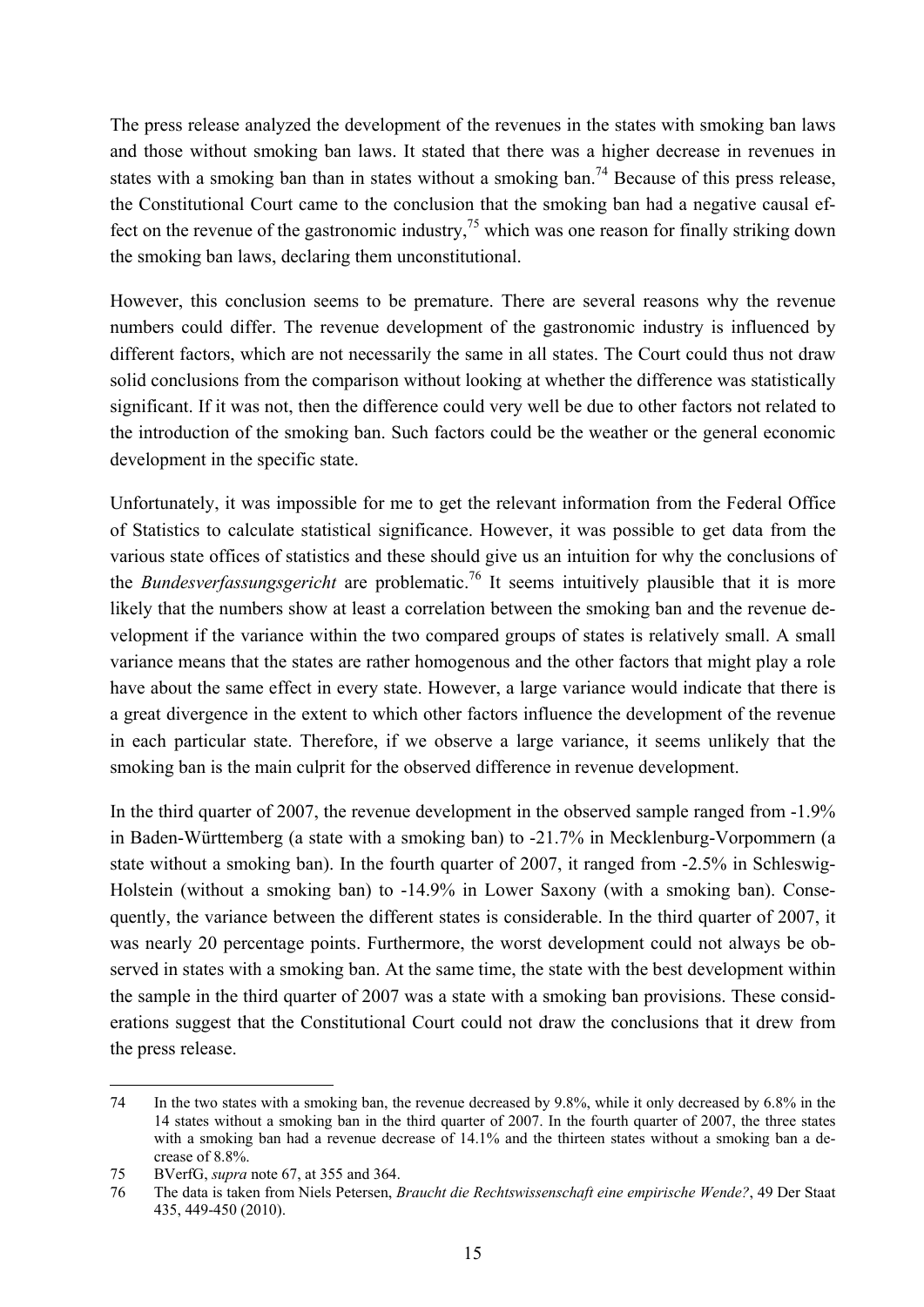The lessons of this judgment are rather simple. Social sciences have developed useful rules to evaluate what conclusions we can draw from observations that we make.<sup>77</sup> It might be that these observations are expressions of a more general social regularity, showing that there is a causal relation between specific phenomena that we observe. However, the simultaneous appearance of these phenomena may also be due to chance or other factors that we could not observe. If lawyers are ignorant of these rules and think that they have the expertise to make the evaluation of social facts, it is well possible that they base their normative conclusions on questionable factual assumptions.78

#### **2. Deferential Strategy I: Legislative Margin of Appreciation**

A second strategy to deal with the question of empirical uncertainty is giving the legislator a margin of appreciation in determining and evaluating the factual basis of its decisions. The principal assumption behind deferring the evaluation of the empirical basis of decisions to the legislator is that the legislator as an elected body has a greater extent of legitimacy for determining these questions than courts. Deference, therefore, means to show some form of subordination to the elected political organs and to leave the political decisions to the political branches.<sup>79</sup> However, in this generality, the argument is in danger of being circular. I do not want to enter into the discussion on the legitimacy of constitutional review at this point.<sup>80</sup> But if we assume that constitutional courts have a legitimate function in controlling the legislator, we cannot derive limitations of the courts' competence from the greater legitimacy of the legislator, as this begs the question.

If we take a closer look, political decisions usually consist of two, though not entirely separable elements.<sup>81</sup> On the one hand, we have policy choices, which should be representations of collective preferences. Although there is no perfect mechanism to translate accumulated individual preferences into one collective preference,  $82$  parliament is the best institution to deal with this transformation. On the other hand, we have strategies of implementation, which comprise all the

<sup>-</sup>77 Of course, social science research is not limited to making claims about causal inferences. There is also an interpretive strand in the social sciences, *see* Taylor, *supra* note 9; Dworkin, *supra* note 40, at 3-4; David Dessler & John Owen, *Constructivism and the Problem of Explanation*, 3 Perspectives on Politics 597 (2005).

<sup>78</sup> *See* also Andreas Voßkuhle, *Das Konzept des rationalen Staates*, *in* Governance von und durch Wissen 13, 24 (Gunnar Folke Schuppert & Andreas Voßkuhle eds., 2008) (cautioning against a blind reliance on quantitative facts).

<sup>79</sup> *See* David M. Beatty, *Law and Politics*, 44 Am. J. Comp. L. 131, 134 (1996).

<sup>80</sup> On this discussion see, e.g., Alexander M. Bickel, The Least Dangerous Branch (1962); John Hart Ely, Democracy and Distrust (1980); Ulrich Haltern, Verfassungsgerichtsbarkeit, Demokratie Und Mißtrauen (1998); Jeremy Waldron, Law and Disagreement (1999); David M. Beatty, The Ultimate Rule of Law (2004); Dimitris Kyritsis, *Representation and Waldron's Objection to Judicial Review*, 26 Oxford J. Legal Stud. 733 (2006); Richard Bellamy, Political Constitutionalism. A Republican Defense of the Constitutionality of Democracy (2007); Michael J. Perry, Constitutional Rights, Moral Controversy, and the Supreme Court (2009); Grégoire C.N. Webber, The Negotiable Constitution (2009); David Robertson, The Judge as Political Theorist (2010).

<sup>81</sup> Anthony Downs, An Economic Theory of Democracy 4 (1965).

<sup>82</sup> *See* Kenneth J. Arrow, *A Difficulty in the Concept of Social Welfare*, 58 J. Pol. Econ. 328 (1950).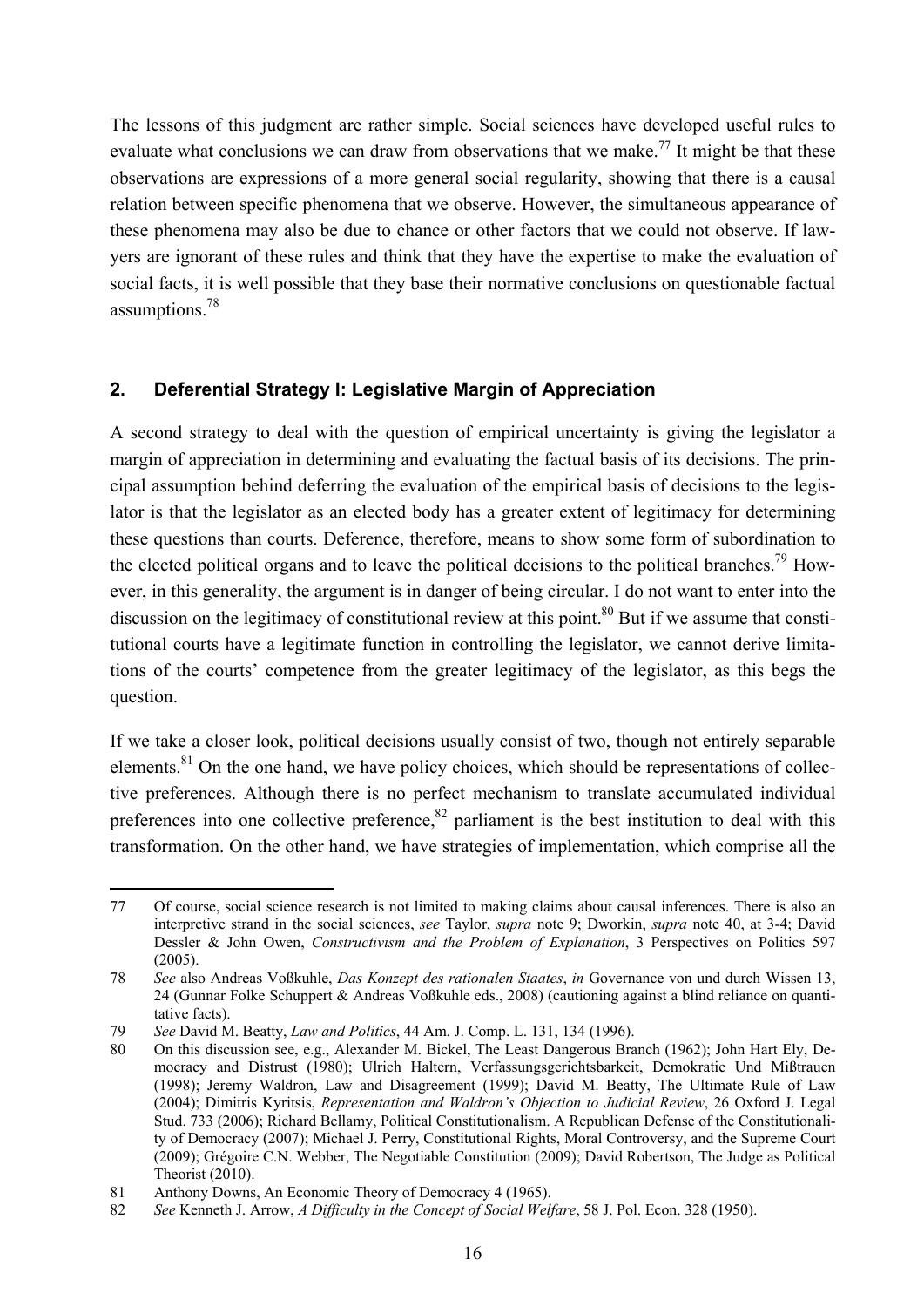measures to attain the identified policy choice. In theory, one can distinguish between more or less effective measures of implementation. At least as far as individual rights are concerned, parliament is not free to choose the less efficient over the more efficient measure. $83$  Instead, the cost-benefit analysis structure of the proportionality principle requires the legislator to take the most rational decision.

One crucial part of the rationality of the implementation strategy is the accuracy of factual prognoses. A measure that is based on an arbitrary empirical assumption can itself not be more rational than the assumption. In a world without empirical uncertainty, there would thus be no reason to convey any margin of appreciation to the legislator with regard to the factual basis of its decision. However, we do not live in a world without factual uncertainty. It is often impossible to say whether a factual assumption is right or wrong. Therefore, some scholars argue that courts should not second-guess the empirical basis of legislative decisions because parliament generally has a greater pool of resources and is thus better suited for clarifying empirical uncertainty than courts.<sup>84</sup>

However, this does not mean that it is *per se* reasonable to assume that the legislator makes a proper factual prognosis.<sup>85</sup> One of the reasons for failing to make proper use of the prognostic resources may be political incentives. One example should illustrate this idea. Let us assume that there is a public outrage against sexual violence. For this reason, government and parliamentary majority enact a law, imposing the death penalty on sex offenders. The government argues that this will deter potential offenders and decrease the number of criminal acts. For the politicians supporting the initiative, it is not important whether this is actually true. What is important is that the public *believes* that this is true. Therefore, the government has no incentive to do research on the underlying empirical assumptions.

Therefore, we need clearly defined limits of the legislative margin of appreciation if we do not want judicial review to be turned into a blunt instrument.<sup>86</sup> There is doubt in the legal literature whether it is possible to delimit clearly the legislative margin of appreciation in empirical questions.<sup>87</sup> In the following, I will discuss two possible models of deference. On the one hand, courts can grant a margin of appreciation to the legislator in cases in which social science evidence in inconclusive (a.). On the other hand, they can exercise a mere procedural control without evaluating the substance of the empirical prognosis (b.).

<sup>83</sup> *See* Aaken, *supra* note 5, at 315-333.

<sup>84</sup> Jeffrie G. Murphy & Jules L. Coleman, Philosophy of Law. An Introduction to Jurisprudence 228 (1990). *Cf.* also Horst Eidenmüller, Effizienz Als Rechtspinzip 428 (1995).

<sup>85</sup> Joseph H.H. Weiler, *Comment: Brazil – Measures Affecting Imports of Retreaded Tyres (DS32)*, 8 World Trade Rev. 137, 144 (2009).

<sup>86</sup> Julian Rivers, *Proportionality, Discretion and the Second Law of Balancing*, *in* Law, Rights and Discourse. The Legal Philosophy of Robert Alexy 167, 183 (George Pavlakos ed., 2007).

<sup>87</sup> *See* Julian Rivers, *Proportionality and Variable Intensity of Review*, 65 Cambridge L.J. 174, 202-206 (2006); Elliott, *supra* note 44, at 272-276.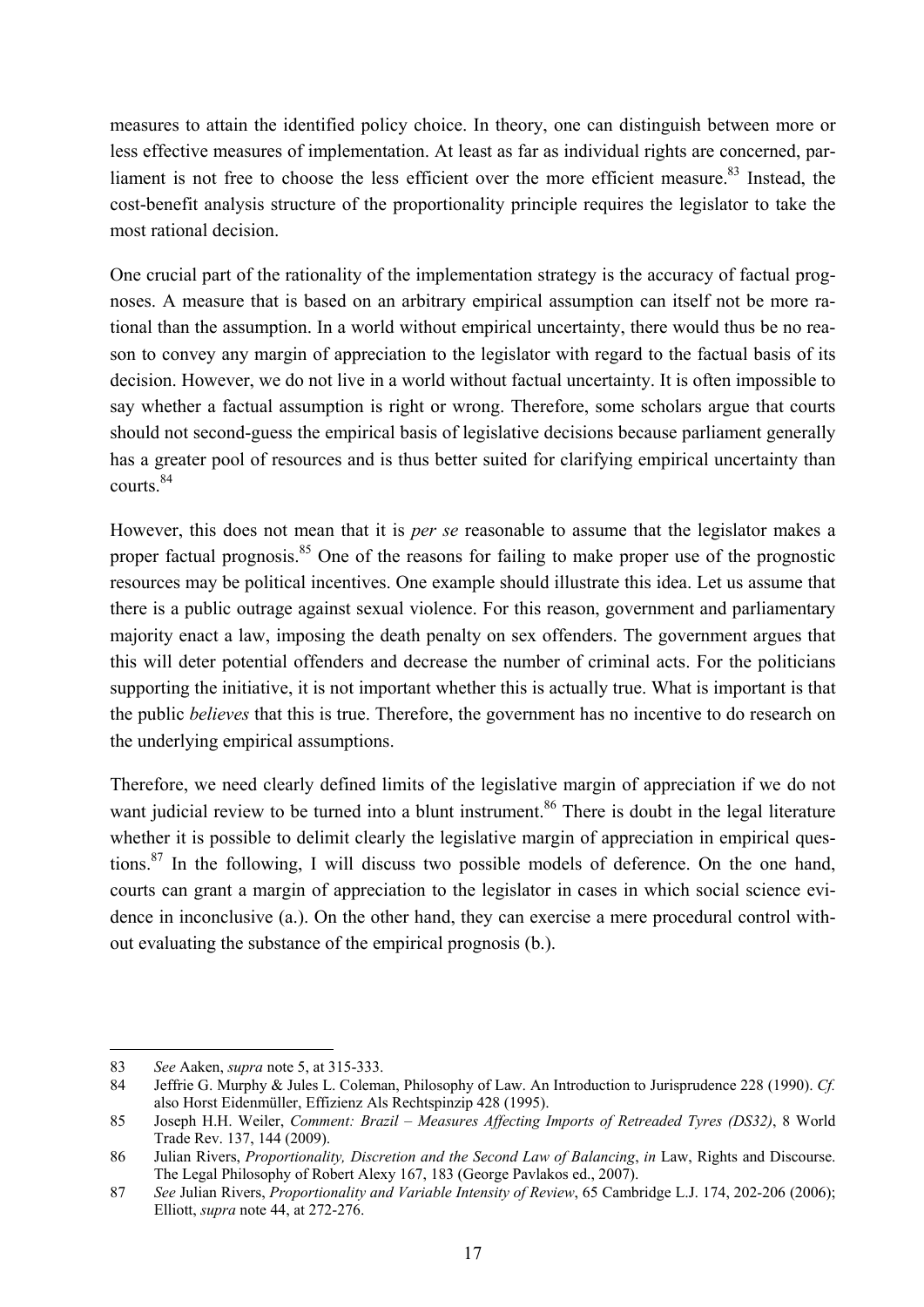#### *a. Inconclusiveness of Social Science Evidence*

The first strategy that can be employed by courts is deferring the decision to the legislator if the social science evidence is inconclusive. We have seen that empirical uncertainty is the main justification for affording a legislative margin of appreciation. In such a situation, making factual assumptions is not a question of more or less rationality, but about societal risk preferences. To illustrate this point, let us return to the smoking ban case from above and assume that there is inconclusive social science evidence on the health effects of passive smoking. Then the conclusions we draw from this evidence depend on whether we prefer to be cautious with regard to potential negative health effects or whether we confide in the negative health effects being negligible. This is not a question that science can answer,<sup>88</sup> but a normative question of preferences that has to be answered by political bodies accountable to the electorate – not by the courts.<sup>89</sup>

This approach of granting the legislator a margin of appreciation if the social science evidence is inconclusive can be observed in many decisions of the Canadian Supreme Court.<sup>90</sup> In *Irwin Toy*, the Court had to decide whether a prohibition for commercial advertising directed at persons under thirteen years of age enacted by the legislature of Quebec violated the freedom of expression enshrined in the Canadian Charter of Rights and Freedoms.<sup>91</sup> The Court found that the freedom of expression was infringed by the provision and thus had to analyze whether the restriction could be justified under section 1 of the Charter.

The aim of the advertising prohibition was to protect young children against the manipulative effects of commercial advertising. In assessing whether this was a pressing and substantial concern in terms of the *Oakes* test, which is the Canadian version of the proportionality test, the Court principally relied on a scientific report of the U.S. Federal Trade Commission.<sup>92</sup> The report found that children under six years of age are unable to distinguish fact from fiction and are thus very exposed to the seductions of commercial advertising. Furthermore, it stated that children generally develop the cognitive ability to recognize the persuasive nature of advertising at some point between the age of seven and adolescence.<sup>93</sup>

Based on this scientific evidence, the Court had to assess whether choosing the age of thirteen as the cut-off age was arbitrary. It argued that

91 Irwin Toy Ltd v. Quebec (Attorney General), [1989] 1 S.C.R. 927.

92 *Id*., at 988.

<sup>-</sup>88 *See* Joseph H.H. Weiler, *Epilogue: Towards a Common Law of International Trade*, *in* The EU, the WTO, and the NAFTA. Towards a Common Law of International Trade? 201, 222-223 (Joseph H.H. Weiler ed., 2000).

<sup>89</sup> *See* Ulrich Haltern, Europarecht: Dogmatik Im Kontext ¶ 1646 (2nd ed. 2007).

<sup>90</sup> A similar approach is also taken by the European Court of Justice, which grants the member states discretion as to the level of protection they want to convey to their citizens "in so far as there are uncertainties at the present state of scientific research" (Case 174/82, Sandoz, 1983 E.C.R. 2445, at ¶ 16).

<sup>93</sup> *Id*., at 989.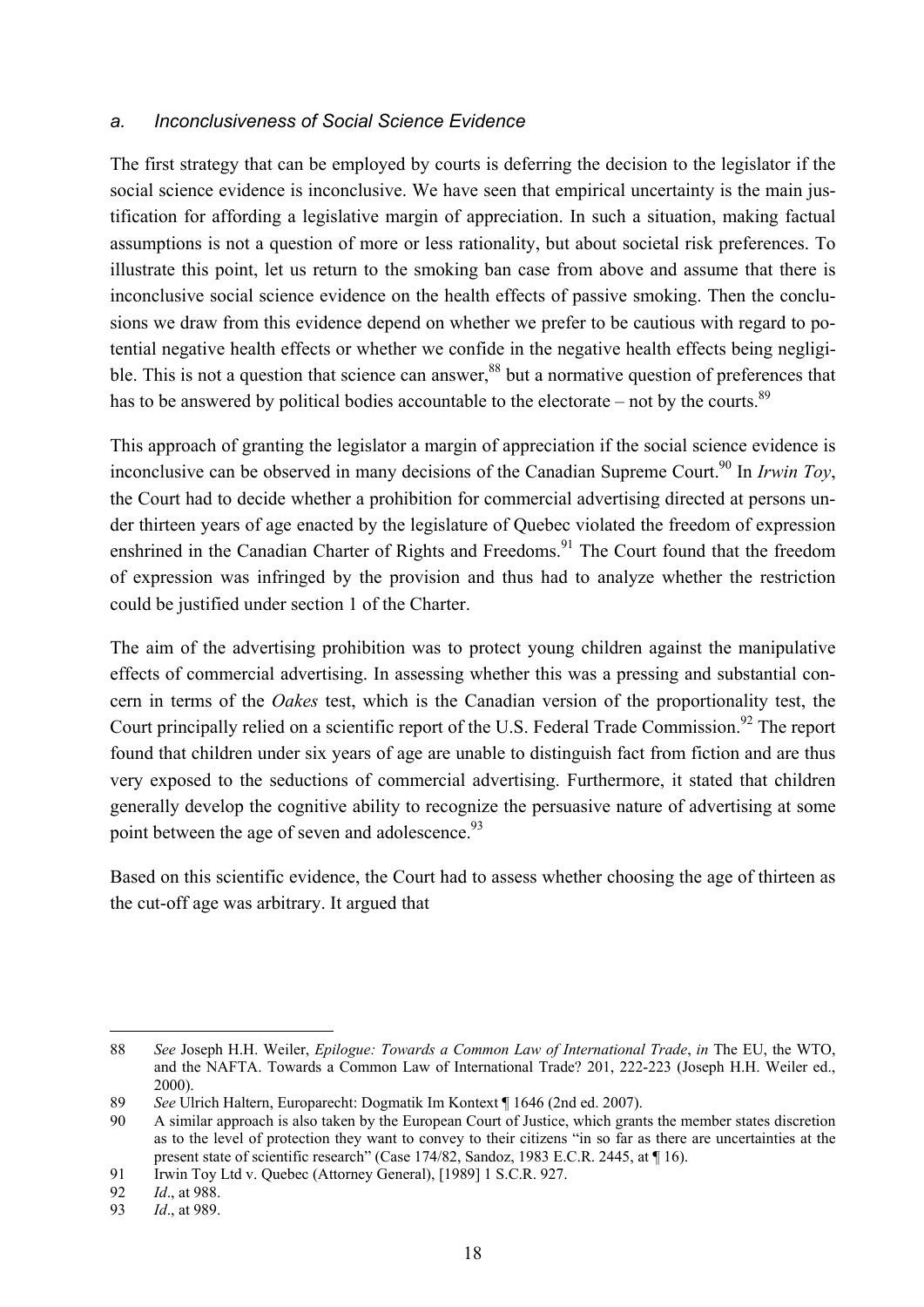"[i]f the legislature has made a reasonable assessment as to where the line is most properly drawn, especially if the assessment involves weighing conflicting scientific evidence and allocating scarce resources on this basis, it is not for the court to second guess. That would only be to substitute one estimate for another."94

Therefore, the Court afforded the legislator a margin of appreciation "to form legitimate objectives based on somewhat inconclusive social science evidence."<sup>95</sup>

However, this approach has one fundamental problem: it is up to the courts to decide whether the social science evidence is inconclusive. The Courts thus have to make their own assessment of the social science evidence. Therefore, they have to be aware of the pitfalls highlighted in the previous section with regard to the smoking ban judgment of the German Constitutional Court. Furthermore, they have to determine standards for evaluating whether the social science evidence is conclusive or not. However, this will be difficult to determine because there are probably few relevant questions on which there is no scientific debate. Consequently, there is often severe disagreement among the judges of the Canadian Supreme Court on whether the social science evidence is inconclusive.<sup>96</sup>

In *RJR-MacDonald*, the Court had to decide about the constitutionality of a total ban of tobacco advertising.<sup>97</sup> The Court agreed that the tobacco advertising ban violated the freedom of expression guaranteed by the Canadian Charter of Rights and Freedoms, as the latter also includes the freedom of commercial expression.<sup>98</sup> The crucial question of the case was thus again whether the restriction could be justified. In their analysis of section 1, the judges had to decide whether tobacco advertising indeed increased tobacco consumption. The majority made a distinction between lifestyle advertising and other forms of advertising, such as informational advertising, reminders of package appearance, information about the relative tar content or about new brands. It found that there was no scientific evidence that the latter forms of advertising led to an increase in tobacco consumption.<sup>99</sup> It imposed the burden of proof concerning this evidence on the legislator. As the latter had not produced any evidence, the majority held that the advertising ban failed the rational connection<sup>100</sup> and the minimal impairment tests.<sup>101</sup>

In his dissenting opinion, representing the three judges of the minority, Justice La Forest acknowledged that the social science evidence on whether all forms of tobacco advertising were harmful to potential tobacco consumers was inconclusive. However, he drew different conclusions. Reminding the majority of the mentioned passage in *Irwin Toy*, he argued that the legislator should be given a margin of appreciation in cases of inconclusive social science evidence.<sup>102</sup>

<sup>94</sup> *Id*., at 990.

<sup>95</sup> *Id*.

<sup>96</sup> Sujit Choudhry, *So What Is the Real Legacy of Oakes? Two Decades of Proportionality Analysis under the Canadian Charter's Section 1*, 34 Sup. Ct. L. Rev. 501, 527-528 (2006).

<sup>97</sup> RJR-MacDonald v. Canada (Attorney General), [1995] 3 S.C.R. 199 (Can.).

<sup>98</sup> *Id*., at ¶ 124 (McLachlin J.).

<sup>99</sup> *Id*., at ¶ 159.

<sup>100</sup> *Id*.

<sup>101</sup> *Id*., at ¶ 163.

<sup>102</sup> *Id*., at ¶ 104 (La Forest J. dissenting).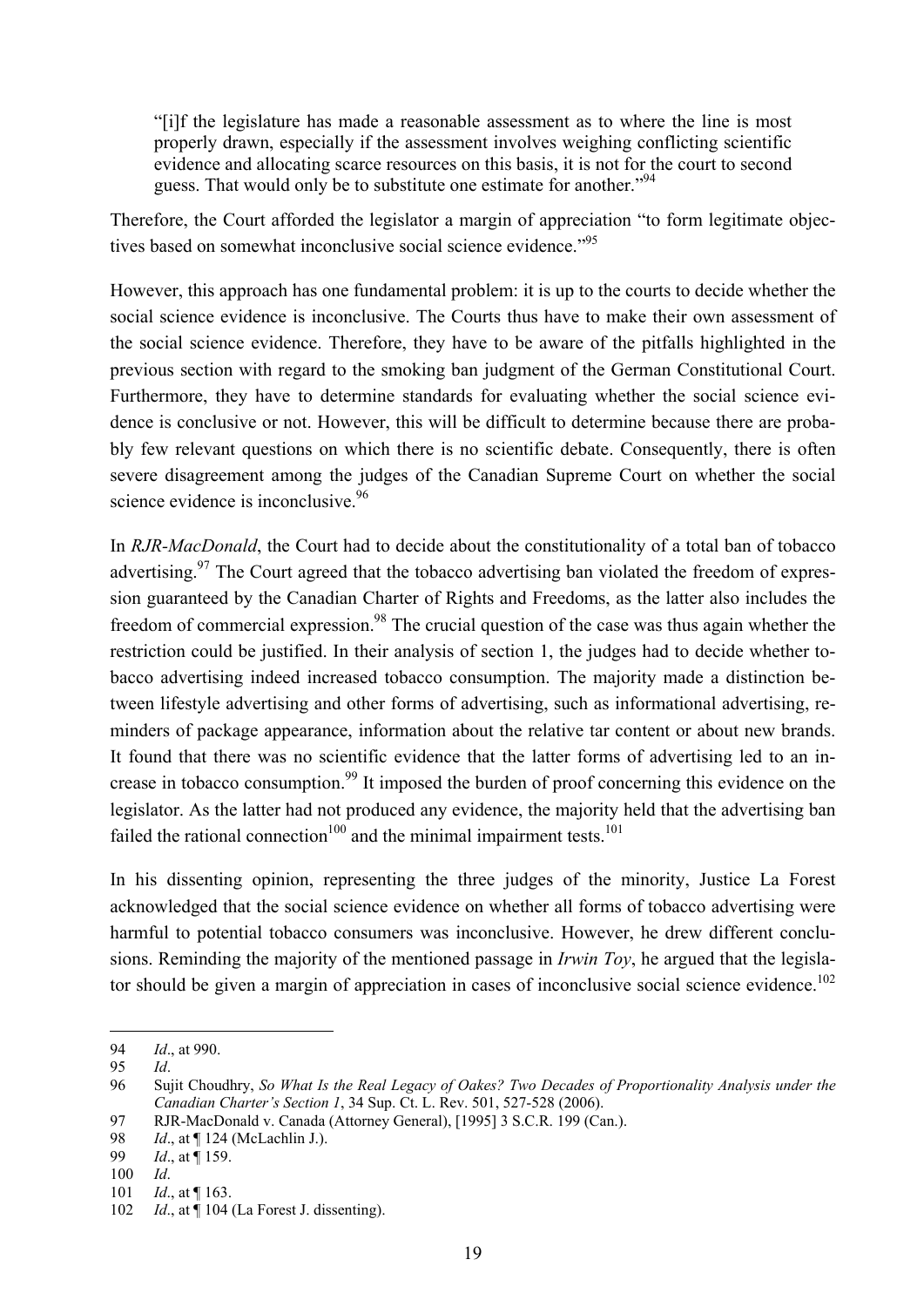According to his opinion, it was not the role of the courts to draw the line between harmful and non-harmful ways of tobacco advertising.

This reasoning was harshly rejected by the majority. Justice McLachlin argued in her majority opinion that

"the challenged law [cannot be treated] as a unique socio-economic phenomenon, of which Parliament is deemed the best judge. This would be to undercut the obligation on Parliament to justify limitations which it places on Charter rights".<sup>103</sup>

She went on to say that

"[t]o carry judicial deference to the point of accepting Parliament's view simply on the basis that the problem is serious and the solution difficult, would be to diminish the role of courts in the constitutional process."<sup>104</sup>

The concepts of burden of proof and margin of appreciation have diametrical effects. Imposing a burden of proof on the legislator implicitly assumes that it would have been possible to clarify the empirical question at the center of the debate. The legislator just did a bad job in establishing the factual basis of its decision.<sup>105</sup> Therefore, the benefit of the doubt is with the applicants invoking a violation of their individual rights. In contrast, affording a margin of appreciation assumes that it was not possible to produce the necessary evidence. The question that the legislator was facing was, therefore, not an empirical question of right or wrong, but a decision about risk preferences in a situation of uncertainty. In this case, the benefit of the doubt is with the legislator.

Consequently, the courts have to analyze the social science discussions to determine whether social science evidence is inconclusive or not. If the government does not provide sufficient evidence, this may have two reasons. It may either be because it did not do a proper job in establishing the empirical basis of its decision. In such a case, it seems justified to impose the burden of proof on the legislator. However, it may also be because it is impossible to produce adequate evidence because of scientific uncertainty. In such a case, it seems legitimate to convey a margin of appreciation to the legislator. But the judges will have difficulties to determine which of the scenarios they deal with without having a closer look at the actual scientific discussion. And even then, they would have to define adequate standards for what actually constitutes inconclusive social science evidence.

## *b. Procedural Control of Legislative Decisions*

The alternative to assessing whether the social science evidence is inconclusive is a procedural approach. A procedural approach would not analyze whether the material preconditions for a legislative margin of appreciation are fulfilled, but whether the legislator has met the necessary

<sup>-</sup>103 *Id*., at ¶ 134 (McLachlin J.).

<sup>104</sup> *Id*., at ¶ 136.

<sup>105</sup> In *RJR MacDonald*, there were some indications in this direction because the government refused to disclose one study that the government had carried out on possible alternatives to a total advertising ban; *see id.*, at ¶ 166.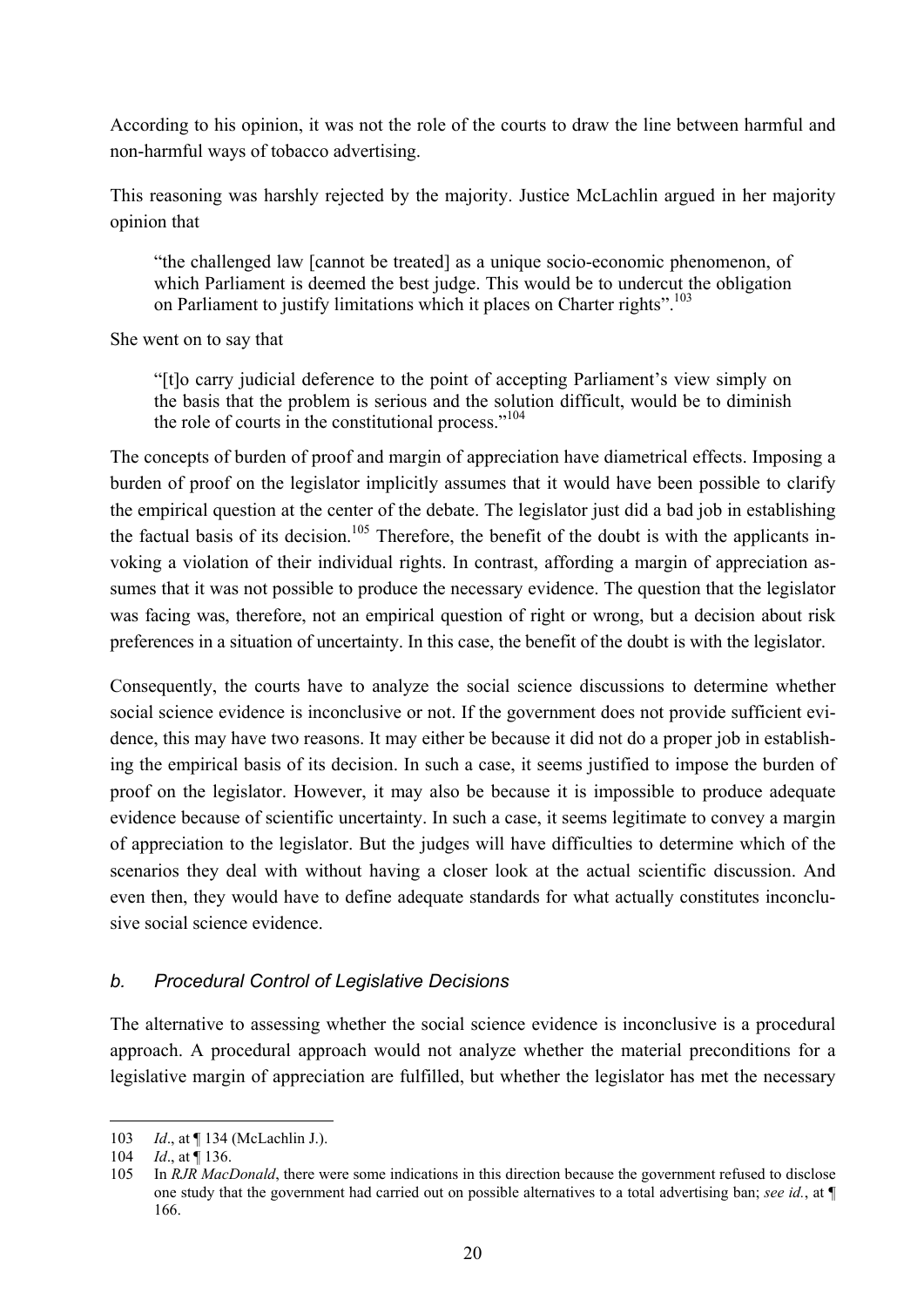procedural safeguards to take its decision on a sound empirical basis. Courts thus investigate whether the piece of legislation emerges from a reliable process of pre-legislative fact-finding and consultation of expert opinions.<sup>106</sup> They have to make sure that parliament has made use of its superior resources. However, the evaluation of the facts is totally deferred to the legislator.

Although this procedural approach is advocated by some voices in the constitutional law and human rights scholarship, $107$  it has not yet resonated with the constitutional jurisprudence. Traces of a procedural approach can be found in the dissenting opinion of Judges Binnie and LeBel in the *Chaoulli* judgment of the Canadian Supreme Court.<sup>108</sup> In *Chaoulli*, the applicant had criticized the public healthcare system that led to long waiting times for certain kinds of operations and argued that not having an alternative private health insurance system that could provide better services violated his right to life. The government of Quebec justified the prohibition with the argument that the introduction of a parallel private system would cause an adverse selection and thus lower the quality of the public system.

The main factual question of the case was thus the impact of a parallel private healthcare system on the public service. The majority of the Court held that there was not enough evidence showing that the prohibition of private healthcare was justified. It criticized that the argument of the government was not based on sound evidence, but on the mere "common sense proposition that the improvement of health services depends on exclusivity".<sup>109</sup> The main factor tipping the balance was the evidence from other Canadian provinces and OECD countries, where parallel systems could coexist if the legislator took measures to protect the public plans from abuse.<sup>110</sup> Justice Deschamps, who delivered the reasons for the judgment, even went so far to deny any margin of appreciation. He argued that *Chaoulli* was "a case in which the courts have all the necessary tools to evaluate the government's measure" so that there was no room for deference.<sup>111</sup>

In their dissenting opinion, Judges Binnie and LeBel advocated to afford a margin of appreciation to the legislator. In their reasoning, they show traces of a procedural approach. They relied on the credentials of the experts, on whose opinion the government of Quebec based its opin- $\mu$ <sup>112</sup> and argued that Quebec's legislature invested large sums of money in a series of authoritative reports that recommended the retention of a single-tier system.<sup>113</sup> They thus highlighted that the legislature had made serious efforts to establish the factual basis of its decision and fol-

<sup>106</sup> Rivers, *supra* note 87, at 204.

<sup>107</sup> *See* Choudhry, *supra* note 96, at 534; Rivers, *supra* note 87, at 204; Olivier De Schutter & Françoise Tulkens, *Rights in Conflicts: The European Court of Human Rights as a Pragmatic Institution*, *in* Conflicts between Fundamental Rights 169, 208 (Eva Brems ed., 2008). *See also* Brun-Otto Bryde, Verfassungsentwicklung. Stabilität Und Dynamik Im Verfassungsrecht Der Bundesrepublik Deutschland 328 (1982).

<sup>108</sup> Chaoulli v. Quebec (Attorney General), [2005] 1 S.C.R. 791. 2005 S.C.C. 35.

<sup>109</sup> *Id*., at ¶ 136 (McLachlin C.J. and Major J.).

<sup>110</sup> *Id*., at ¶ 82 (Deschamps J.).

<sup>111</sup> *Id*., at ¶ 96.

<sup>112</sup> *Id*., at ¶ 214. (Binnie and LeBel JJ. dissenting).

<sup>113</sup> *Id*., at ¶ 258.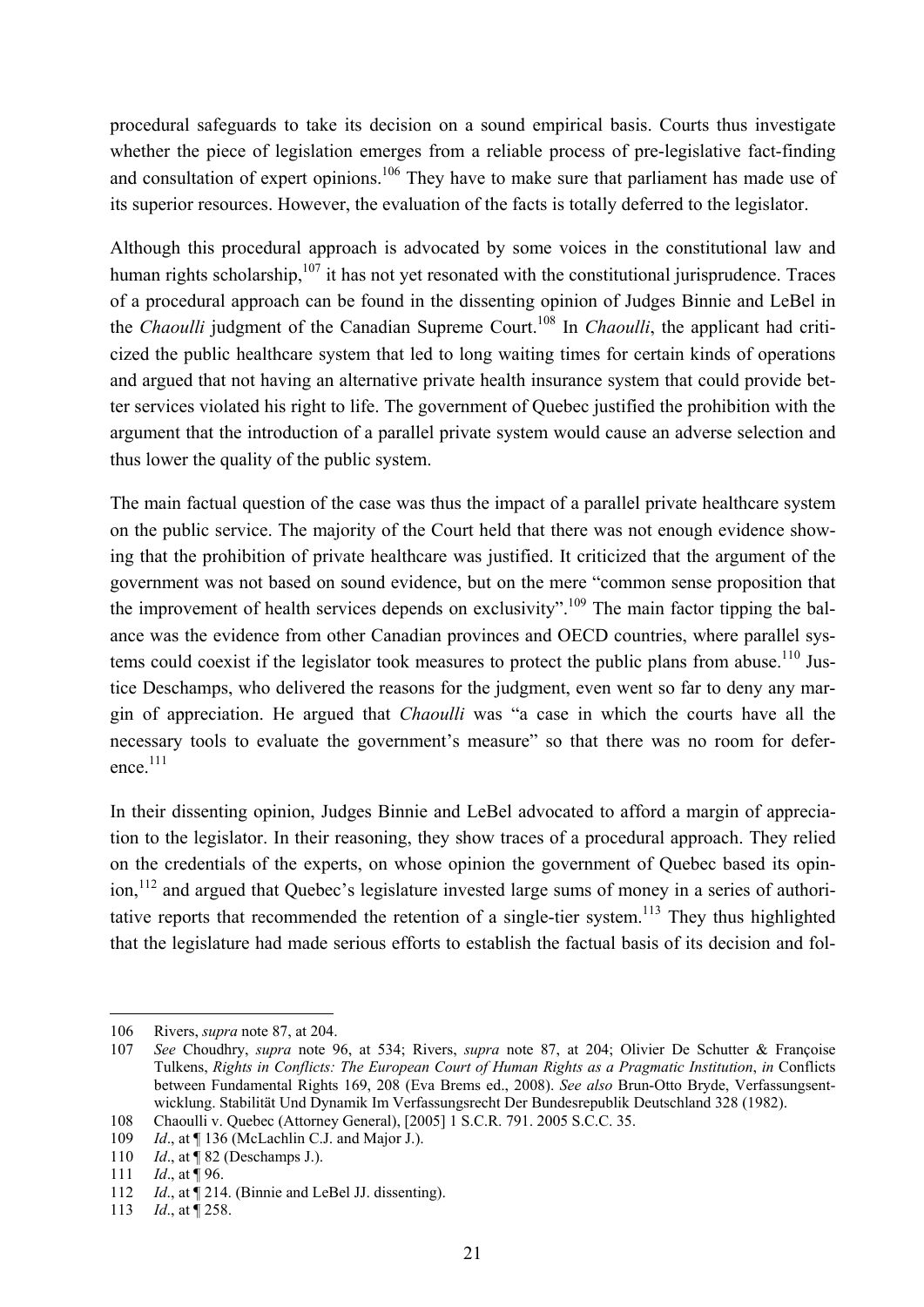lowed the recommendations that it got. For this reason, they advocated to respect the legislative decision.

Traces of a procedural approach can also be found in some decisions of the German Constitutional Court. The most prominent of these is a judgment, in which the Court had to decide whether the introduction of corporate participation rights for employees violated fundamental rights of the owners and shareholders of the corporations.<sup>114</sup> The court acknowledged that the German legislator had a margin of appreciation with regard to the factual prognosis concerning the economic effects of this law.115 In order to define the limits of the legislative discretion, the court looked at the procedure and asked whether the legislator had exhausted all possible sources of information and interpreted the information in a plausible way.<sup>116</sup> However, the court has not developed this approach in a consistent manner in subsequent decisions.<sup>117</sup>

The procedural approach acknowledges that the questions of uncertainty and risk preferences cannot be as neatly separated as the inconclusive evidence approach suggests. There is no objective way to determine whether we have a 'true' situation of uncertainty. Therefore, the procedural approach seems to be conceptually the more coherent perspective. However, its effectiveness depends on determining good standards for evaluating legislative fact finding procedures. And this might be a difficult task.<sup>118</sup> How do we know whether parliament has done a proper job of legislative fact finding? Do we require expert hearings or scientific studies? How do we determine whether parliament heard the 'right' experts, whether it can be expected that the studies it consulted were methodologically sound? Although the procedural approach has some promising features, it seems to share some of the problems that we also identified in the context of the substantive approach. Therefore, it is not surprising that courts have so far been reluctant to concentrate on a procedural control. There are still too many unanswered questions with regard to the merely procedural standard of review to make it the unrivaled gold standard of testing the empirical basis of legislative decisions.

#### **3. Deferential Strategy II: Delegation to Experts**

The final way to deal with social science implications of legal questions is to defer the social science questions to experts. Under this approach, courts ask a well-defined question to a social scientist and base the decision on the recommendations of his opinion. Many of the deficiencies of this pure delegation model are known and have already been pointed out in other contributions.119 The most important problem is probably that it is difficult to determine the resilience of

<sup>114</sup> Bundesverfassungsgericht [BVerfG] [Constitutional Court] March 1, 1979, 50 Entscheidungen des Bundesverfassungsgerichts 290 (F.R.G.).

<sup>115</sup> *Id*., at 332-33. 116 *Id*., at 334.

<sup>117</sup> Klaus Meßerschmidt, Gesetzgebungsermessen 845 (2000).

<sup>118</sup> *See also id*., at 871 (arguing that testing for procedural rationality cannot fully replace a substantive control of the legislative decision).

<sup>119</sup> *See*, e.g., John Hagan, *Can Social Science Save Us? The Problems and Prospects of Social Science Evidence in Constitutional Litigation*, *in* Charter Litigation 213 (Robert J. Sharpe ed., 1987); Katherine Swinton, *What*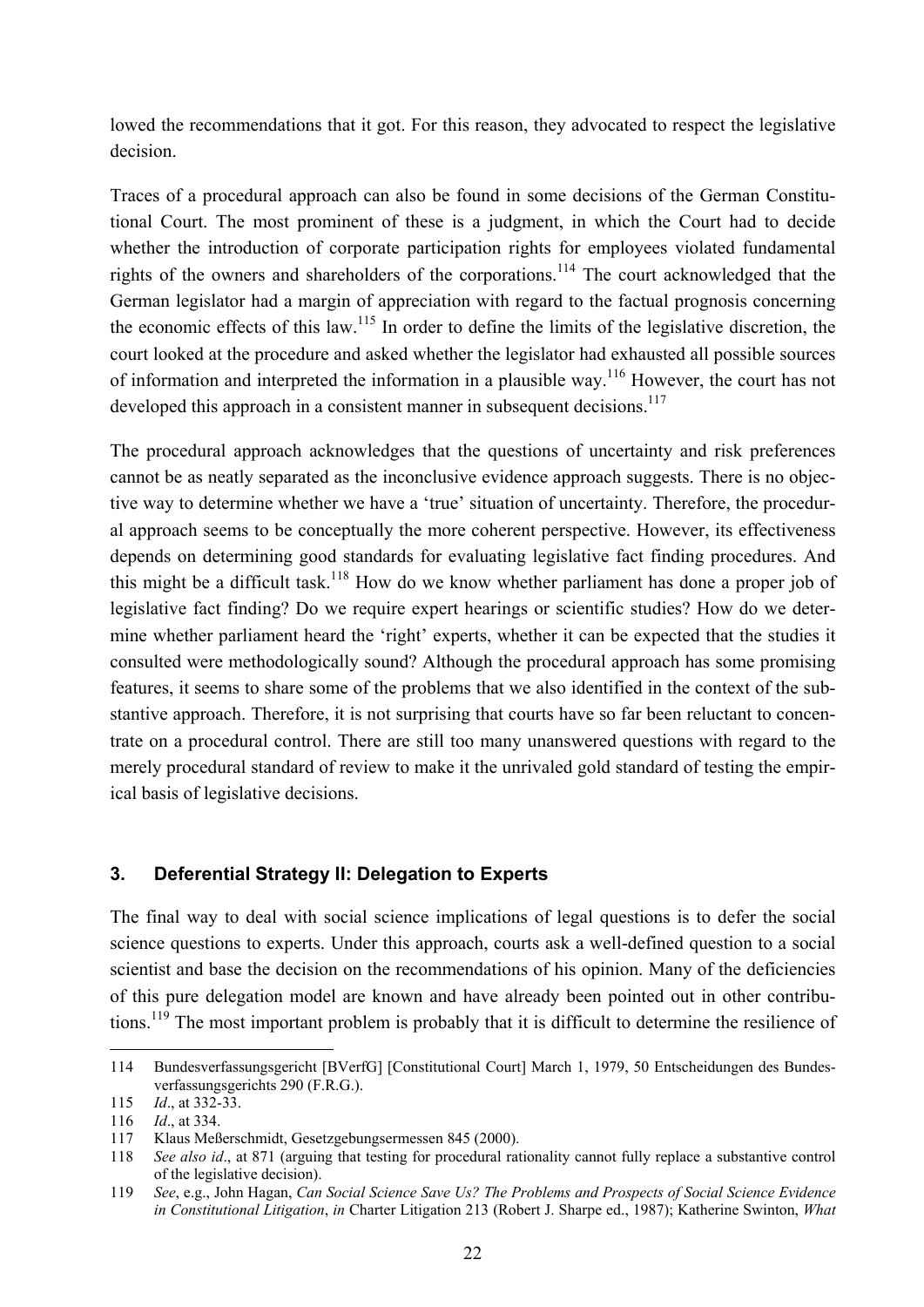the results of a social science study. Without a particular knowledge of the field and its methodologies, a judge will not be able to evaluate the soundness of the research design and the used methods. Furthermore, he does not know whether certain results represent the consensus of the discipline or whether they are deeply contested.

However, I would like to place the emphasis in this section on a different point, which has as yet been less considered in legal scholarship. It concerns the normative implications of empirical studies.<sup>120</sup> Let us assume that we want to determine the effectiveness of a specific legislative initiative to reduce poverty. For such a study, we would have to conceptualize and operationalize the analyzed variables.<sup>121</sup> In the context of poverty, this means that we first have to define what we mean by poverty, and then we have to find indicators that can measure the level of poverty as described in our definition. In particular, the first step, the definition, has serious normative implications.

There are three possible ways of defining poverty. First, we may use an absolute standard of poverty. Under this absolute standard, we would define that everybody who has a monthly income of less than a certain fixed amount has to be considered as poor. Second, we can also use a relative standard of poverty, according to which we define everybody as being poor if he or she disposes of less than 50 percent of the monthly median income. While the first standard assumes that everybody needs a certain amount of money to lead a decent life, the second focuses on distributive issues. The number of poor people will rise if the societal income gap increases.

Finally, there is a subjective way of defining poverty. One might ask people about what they were actually able to afford during the last month, whether they could pay their rent, etc. This subjective definition of poverty would also account for the ability to economize. If a person spends a lot of money on alcohol or games, he may not have enough money to afford the basic commodities of daily life, although his income is above the poverty threshold identified under the other two standards.

There is not one 'right' way to define poverty. How we define the concept depends on what we want to know. The first conceptualization aims at whether people have the material opportunity to live a decent life, while the second one is more interested in distributive concerns. The subjective concept finally takes into account that the mere material ability to live a decent life may not be a sufficient condition for actually doing it. Judges have to be aware of these differences because the notion of poverty in the study they consult may be a different one than the understanding that forms the basis of their decision. If judges want to know about the theoretical ability to

*do the Courts Want from the Social Sciences?*, *in* Charter Litigation 187 (Robert J. Sharpe ed., 1987); Christoph Engel, *Verhaltenswissenschaftliche Analyse: eine Gebrauchsanweisung für Juristen*, *in* Recht und Verhalten 363 (Christoph Engel, Markus Englerth, Jörn Lüdemann & Indra Spiecker gen. Döhmann eds., 2007); Jörn Lüdemann, *Netzwerke, Öffentliches Recht und Rezeptionstheorie*, *in* Netzwerke 266 (Sigrid Boysen *et al.* eds., 2007); Jörn Lüdemann, *Rechtsetzung und Interdisziplinarität in der Verwaltungsrechtswissenschaft*, *in* Öffentliches Recht und Wissenschaftstheorie 125 (Andreas Funke & Jörn Lüdemann eds., 2009).

<sup>120</sup> *See also* Engel, *supra* note 56, at 176 (concentrating rather on the normative implications of the interpretation of social science results).

<sup>121</sup> Royce A. Singleton & Bruce C. Straits, Approaches to Social Research 115-25 (5th ed. 2010).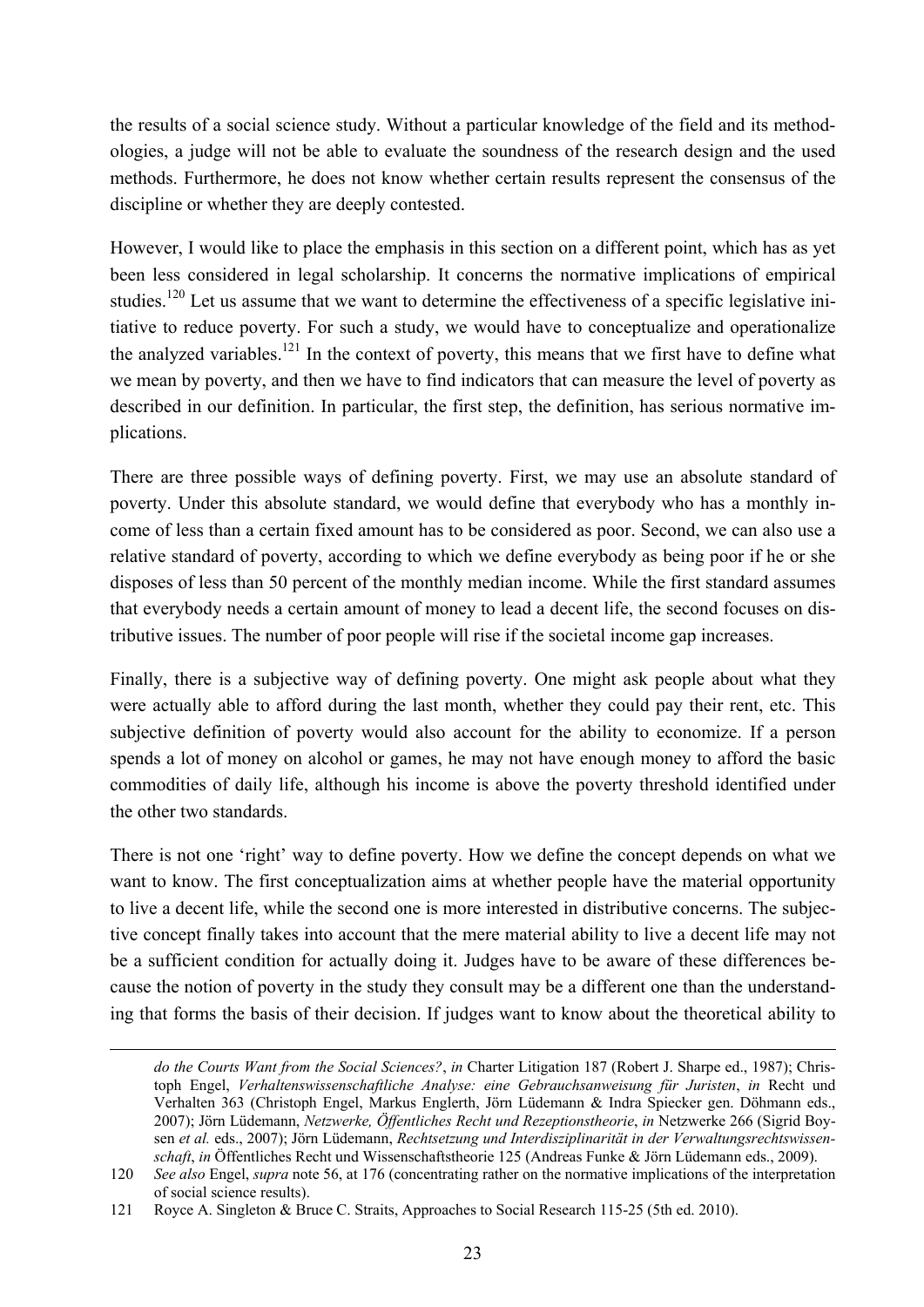lead a decent life as it is captured by the absolute standard, a study that finds an increase or a decrease of poverty according to the relative standard does not contain any useful information for the judicial decision. The term used is the same, the concepts are different. Therefore, it is dangerous to consider social sciences as a black box, as a multifunctional brick that can easily be tailored and built into a judicial decision. If they want to use social sciences properly, judges cannot avoid having some basic knowledge of the field and its methodology.

# **IV. Conclusion**

In constitutional adjudication, judges cannot completely ignore social sciences. Constitutional interpretation and the balancing of competing constitutional values are often based on empirical assumptions. However, even if we agree that constitutional adjudication has to take social sciences into account, the question of what this taking into account may look like is a complex one. Lawyers are usually trained in textual interpretation, in normative comparisons, in making coherent value judgments. In contrast, they are no masters of inferring causality, of determining abstract regularities from a number of factual observations.

In this contribution, I have discussed three different strategies of dealing with the empirical implications of constitutional adjudication – interpreting social facts autonomously, affording a margin of appreciation to the legislator, and deferring the evaluation of social facts to external experts. Some of these strategies are better than others, but none can give a complete answer to the problem of treating empirical questions in legal decisions. The strategy that comes closest, at least in theory, to being a holistic remedy is probably exercising a merely procedural control of legislative decisions, which only examines whether the legislator used a proper procedure to establish the factual basis of his draft. However, this strategy is rarely used by courts in practice, and it is not difficult to see why. The principal problem is that we need to establish effective standards of control, and there remain still too many unresolved issues in this respect.

Until we have developed such standards, the best way to deal with social sciences in constitutional adjudication seems to be a combination of the mentioned strategies. It is unavoidable to afford some margin of appreciation to the legislature in the evaluation of social facts. We live in an uncertain world, and dealing with uncertainty is only to a certain extent about getting the facts right. It is also a question of societal risk preferences, and courts are not the adequate institutions to determine these preferences. However, in order not to transform the margin of appreciation into marginless arbitrariness, courts have to control the limits of parliamentary discretion. The legislator only has a margin of appreciation if the social science evidence is inconclusive.

In order to see whether the legislator had a rational basis for its decision, the courts have to refer to expert witnesses or consider the relevant social science research themselves. However, whatever they do, judges need a basic understanding of social science methodology. If they evaluate data autonomously, they have to know what kind of conclusions they can draw from the facts that they observe. If they look into the social science literature, they have to be able to under